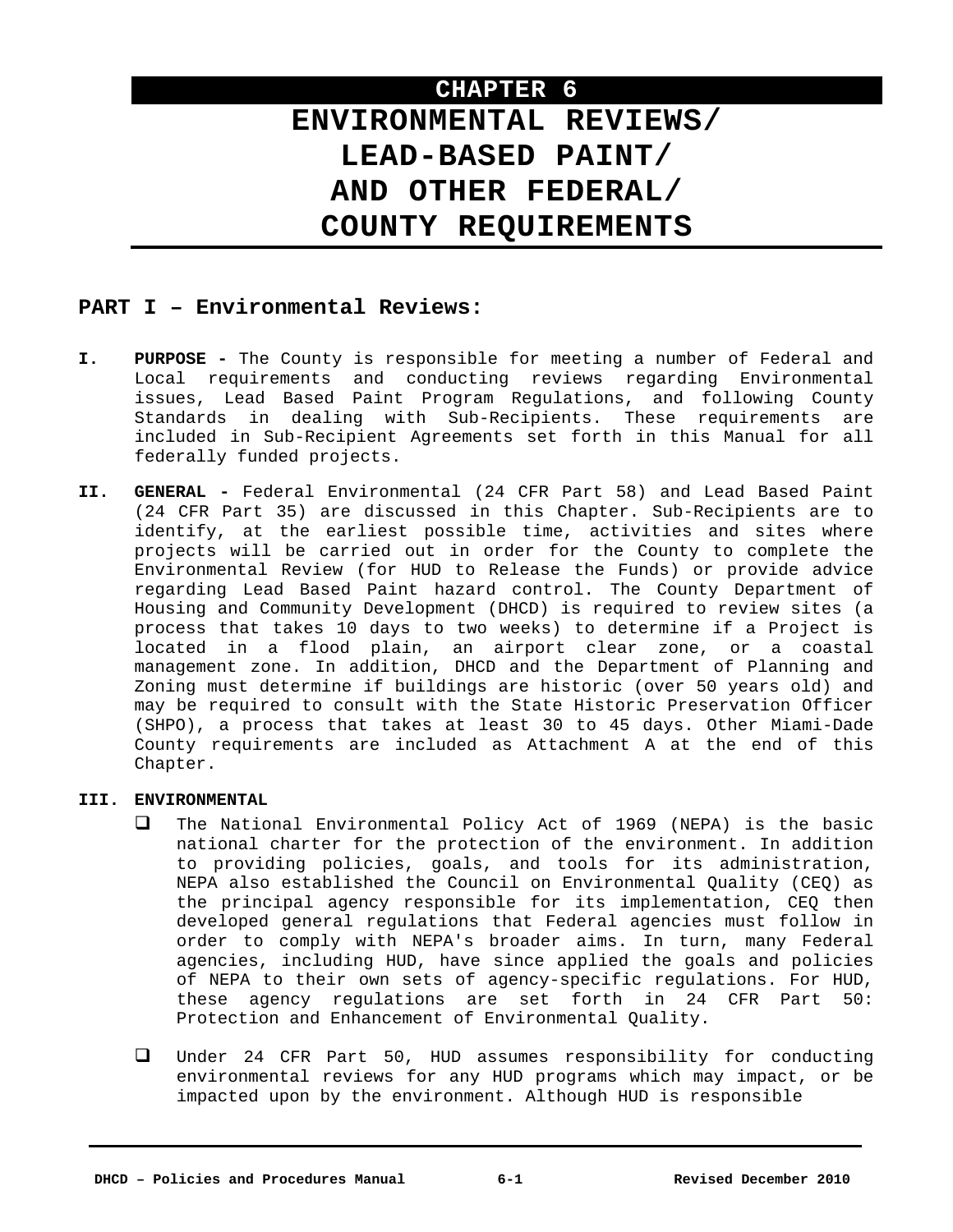For environmental reviews under these regulations, statutory authority allows other qualified entities to assume this responsibility for certain programs.

 $\Box$  The rules governing reviews by Miami-Dade County, referred to as a qualified entities, are found in 24 CFR Part 58, 'Environmental Review Procedures for Entities Assuming HUD Environmental Responsibilities." Groups which may assume responsibility for environmental reviews include State, Local, and Native American units of general local government. Such groups are referred to as the Responsible Entities (RE) for their designated projects. While the RE may also be the Recipient of HUD assistance, which is the group which will actually receive HUD funds for their program, they are not necessarily one and the same.

#### **IV. KEY FEDERAL REGULATIONS**

There are several regulations which govern the process of environmental reviews in HUD-assisted programs. The following is a list of some of the key regulations:

- 24 CFR Part 50: Protection and Enhancement of Environmental Quality (HUD only)
- 24 CFR Part 58: Environmental Review Procedures for Entities Assuming HUD Environmental Responsibilities. (This applies to Miami-Dade County.)
- 24 CFR Part 51: Environmental Criteria and Standards
- 24 CFR Part 55: Floodplain Management
- 36 CFR Part 800: Protection of Historic Properties
- 40 CFRs Part 1500-1508: Council on Environmental Quality Implementation of NEPA Procedural Provisions
- 7 CFR Part 658: Farmland Protection Policy Act
- Certain activities are defined in Part 58 (as well as Part 50) as exempt from environmental review or not subject to NEPA and other environmental laws and authorities. (Other laws and authorities include historic preservation, clean air, floodplain management, etc.) Documentation of these exemptions and exclusions must be included in the project's file. (See Sec. 50.20 and 58.35(a) for the list of such categorical exclusions subject to Federal laws and Secs. 50.4, 58.5, and 58.6 for "other" laws and authorities) Even though certain activities are defined as categorically excluded from NEPA, some of these still require compliance actions for their specific category of environment, e.g. historic preservation, clean air, flood management, etc. (see 24 CFR Part 58.35).
- $\Box$  Projects that are not exempt or categorically excluded require an Environmental Assessment (EA) or an Environmental Impact Statement (EIS) that considers a broad range of impacts in addition to compliance with the specific laws and authorities mentioned above.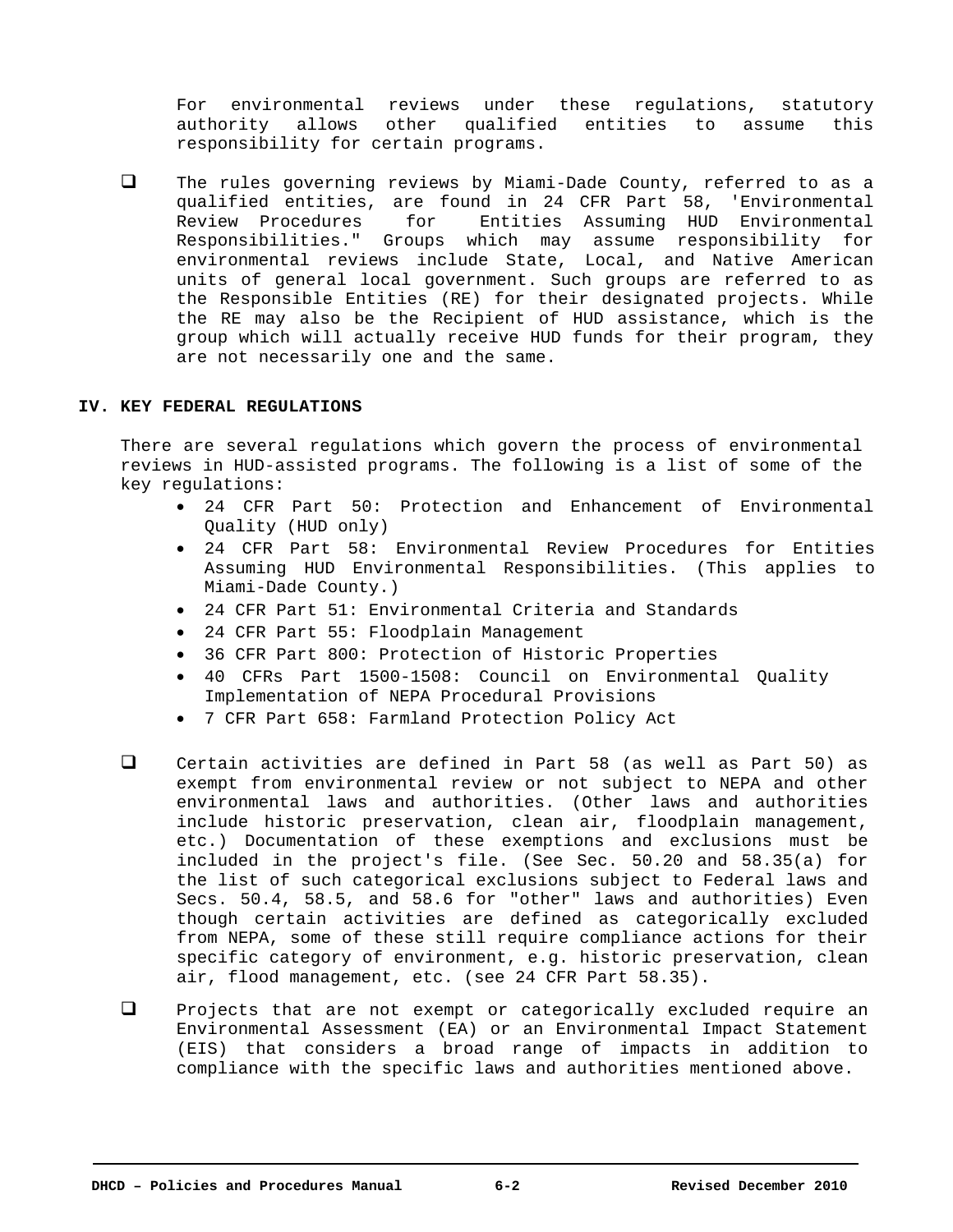An Environmental Assessment concludes with either a "Finding A No Significant Impact" (FONSI) or a "Finding a Significant Impact" (FOSI). In the latter case, the review would move on to preparation of a full EIS. However, most HUD projects do not require the preparation of an EIS.

 $\Box$  Once the environmental review is completed, the Responsible Entity (i.e. a State, Local, or Native American government) must notify the public of its intent to request a release of funds from HUD for projects that re categorically excluded or that required an EA or EIS.

#### **V. ENVIRONMENTAL REVIEW**

Sub-recipients are responsible for assisting the County in undertaking environmental reviews in accordance with the requirements imposed in 24 CFR 58.5. Sub-Recipient assisted County reviews must be completed, and Requests for Release of Funds (RROF) submitted to HUD before CDBG/HOME/ESG funds are committed. The Sub-Recipient Agreement includes the following section "Environmental Review" - The Contractor immediately upon locating or determining a site for each of the "Unspecified Site" activities to be carried out pursuant to this contract, shall submit information detailing the location of each site for which an Environmental Review Record will be prepared as described in Section II, Paragraph E.4 of the contract as set forth below. The Environmental Review is to be prepared on information contained in Attachment D, "Information for Environmental Review Form." The Contractor shall obtain a written Environmental Approval Letter from DHCD prior to expending CDBG or other federal funds. Failure to comply with this requirement shall result in the revocation of this agreement.

- $\Box$  Private citizens and organizations can object to the release of funds for CDBG/HOME/ESG projects on certain procedural grounds relating to environmental review (see CFR 58.70-58.77). To avoid challenges, subrecipients should be diligent about meeting procedural requirements.
- Overview of the Environmental Review Process:
	- Initiate the environmental review process as soon as proposed activities are determined.
	- Review activities to the extent possible.
	- Continue and amend reviews as more information becomes available.
	- Establish and maintain a written Environmental Review Record (ERR) for each project and project group that:
		- o Describes the specific activities in that project or project group;
		- o identifies the certifying officer and include determinations signed by the certifying officer;
		- o contains supporting evidence and all relevant documents, notices, determinations and other information pertaining to the review; and is available for public review
- Classify activities and determine the level of review required. A basic description of the levels of review is given below.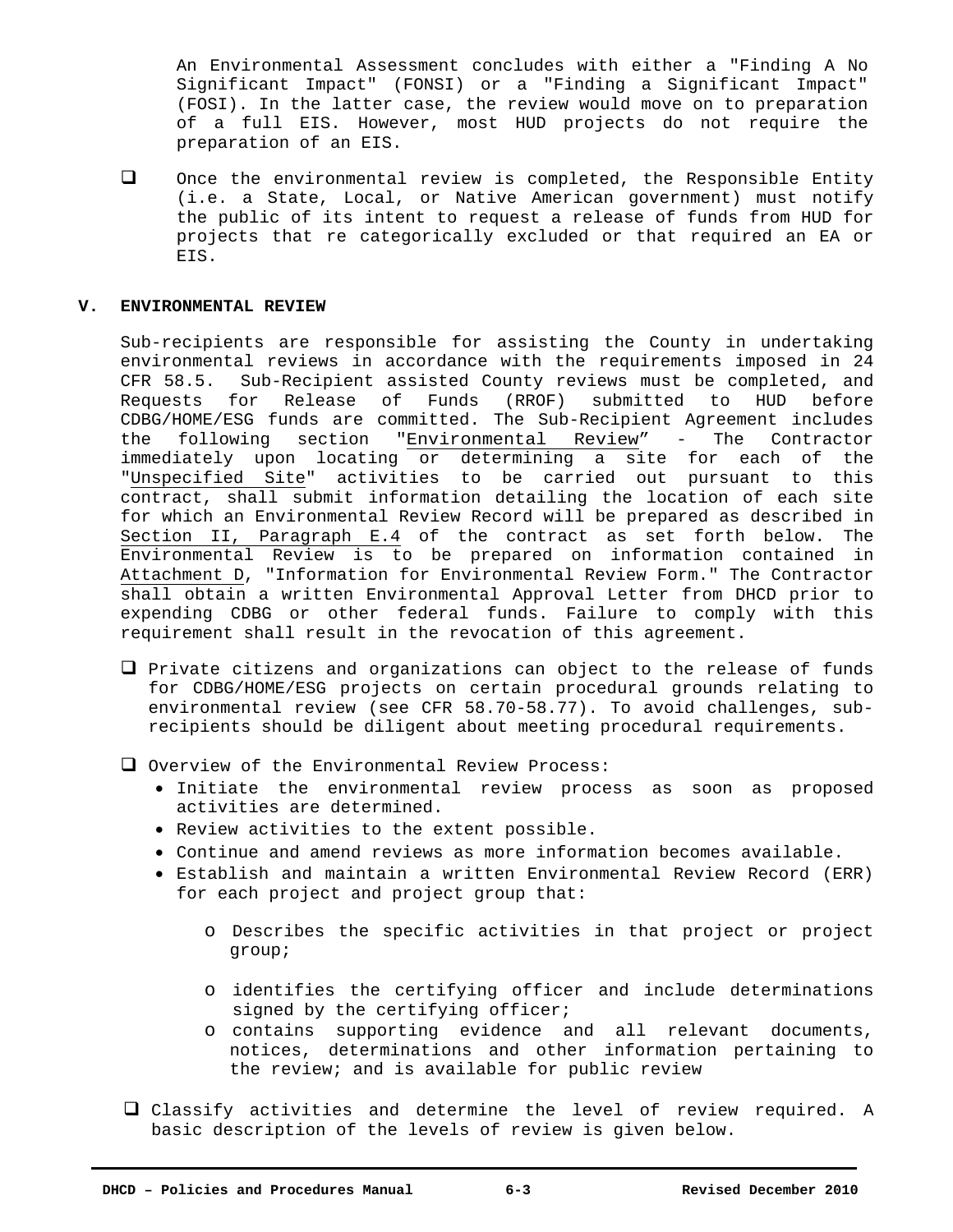- Aggregate activities that are related either geographically or functionally (project aggregation). For example, a sub-recipient may perform an environmental review for all its moderate rehabilitation projects in five neighborhoods. Note that individual site-specific reviews will be required to assure compliance with historic preservation, flood plain insurance, runaway zone notification and any other site-specific requirements. If a proposed project does not fit within an aggregated review because it is functionally or geographically different, a sub-recipient must undertake additional environmental responsibilities.
- Follow the appropriate review formats for each project or group of activities. Contact the appropriate State and local agencies for determinations on specific aspects of your review. Certify all determinations and include all determinations and supporting evidence in the ERR.
- Publish public Notices of Intent (NOI) as required, and documents the publication and any comments received. See below for details.
	- a. Submit Requests for Release of Funds (RROF) to HUD or relevant State agency and certifications of site-specific reviews as needed.
- Wait for approval from HUD or your relevant State agency and document approvals before committing funds.
- Update the ERRs as specific sites are determined or new information is gathered about an existing site.

## **VI. LEVEL OF REVIEW**

- $\Box$  The level of environmental review required is determined based on the type of activity funded with federal funds. The categories are described below.
	- **Exempt Activities** Certain activities are declared exempt by HUD, the administering agency for the various federal Programs, and, thus, are not subject to NEPA or statutory/regulatory review. Examples of exempt activities include:
		- o administrative and planning activities
		- o environmental studies or assessments; and
		- o payment of reasonable engineering and design costs
	- **Categorically Excluded/Exempt Activities** Certain activities which result only in provision of services or a change of tenancy or ownership of existing structures and do not result in physical changes to structures are excluded from NEPA and, after adequate review, may be considered exempt from some statutory review requirements. These activities include:
		- o information services
		- o feasibility studies, environmental studies and testing, and other planning and coordination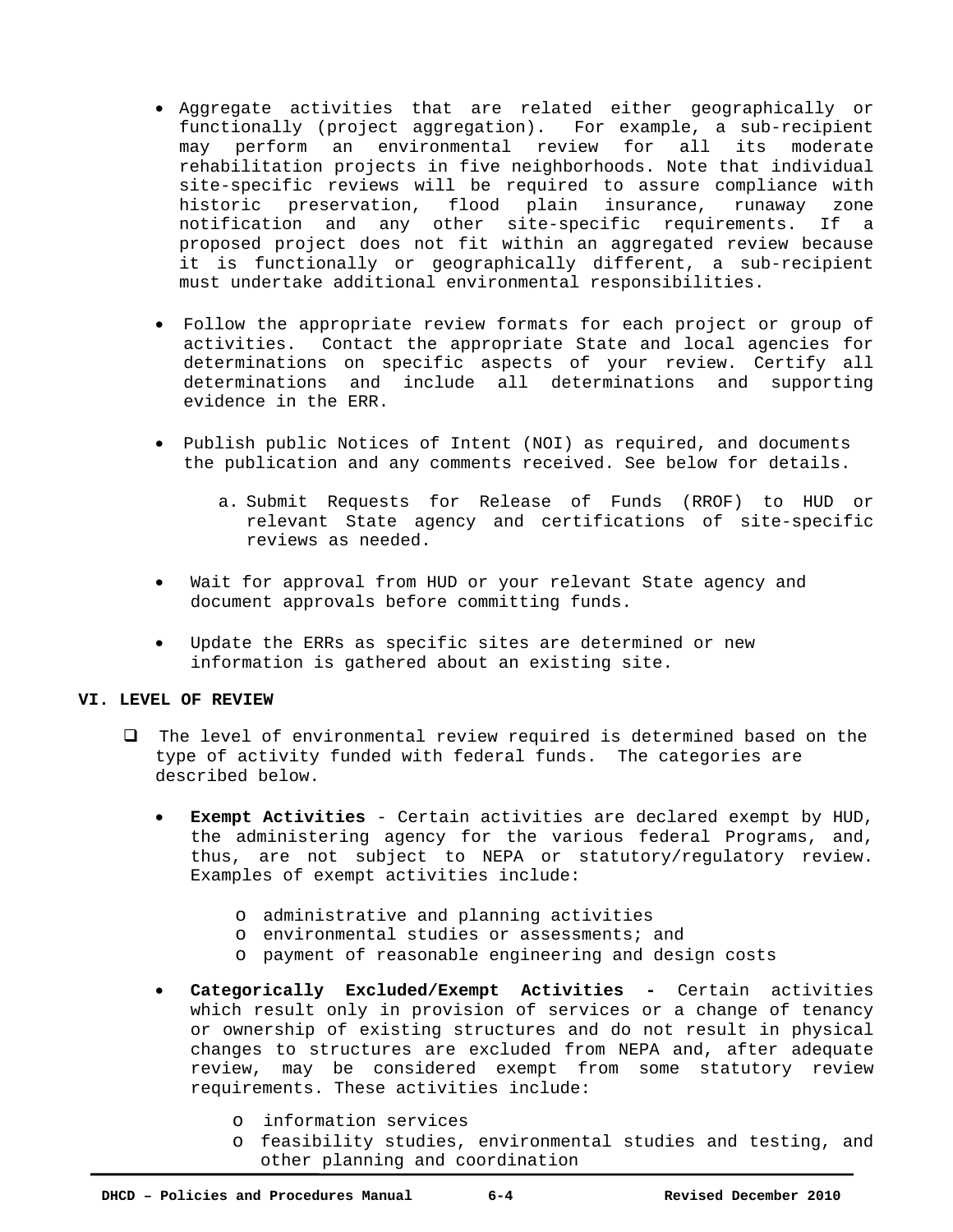- o operating expenses including maintenance, security,
- o insurance, utilities; and
- o financial assistance to homebuyers not tied to physical changes in the property
- **Categorically Excluded Activities -** The following other activities are categorically excluded from NEPA, but not from the statutory/regulatory requirements:
	- 1. Public facility or infrastructure improvement projects:
		- o Acquisition, repair, improvement, reconstruction, or rehabilitation of public facilities and improvements<br>(other than buildings) when the facilities and (other than buildings) when the facilities and improvements are in place and will be retained in the same use without change in size or capacity of more than 20 percent (e.g. replacement of water or sewer lines, reconstruction of curbs and sidewalks, repaving of streets).
	- 2. ADA accessibility projects:
		- o Special projects directed to the removal of material and architectural barriers that restrict the mobility of and accessibility to elderly and handicapped persons.
	- 3. Rehabilitation projects:
		- o In the case of a building for single-family residential use (with one to four units):
			- The density is not increased beyond four units;
			- The land use is not changed; and
			- The footprint of the building is not increased in a floodplain or in a wetland.
		- o In the case of multifamily residential buildings:
			- Unit density is not changed more than 20 percent;
			- The project does not involve changes in land use from residential to non-residential; and
			- The estimated cost of rehabilitation is less than 75 percent of the total estimated cost of replacement after rehabilitation.
		- o In the case of non-residential structures, including commercial, industrial, & public buildings:
			- The facilities and improvements are in place and will not be changed in size or capacity by more than 20 percent; and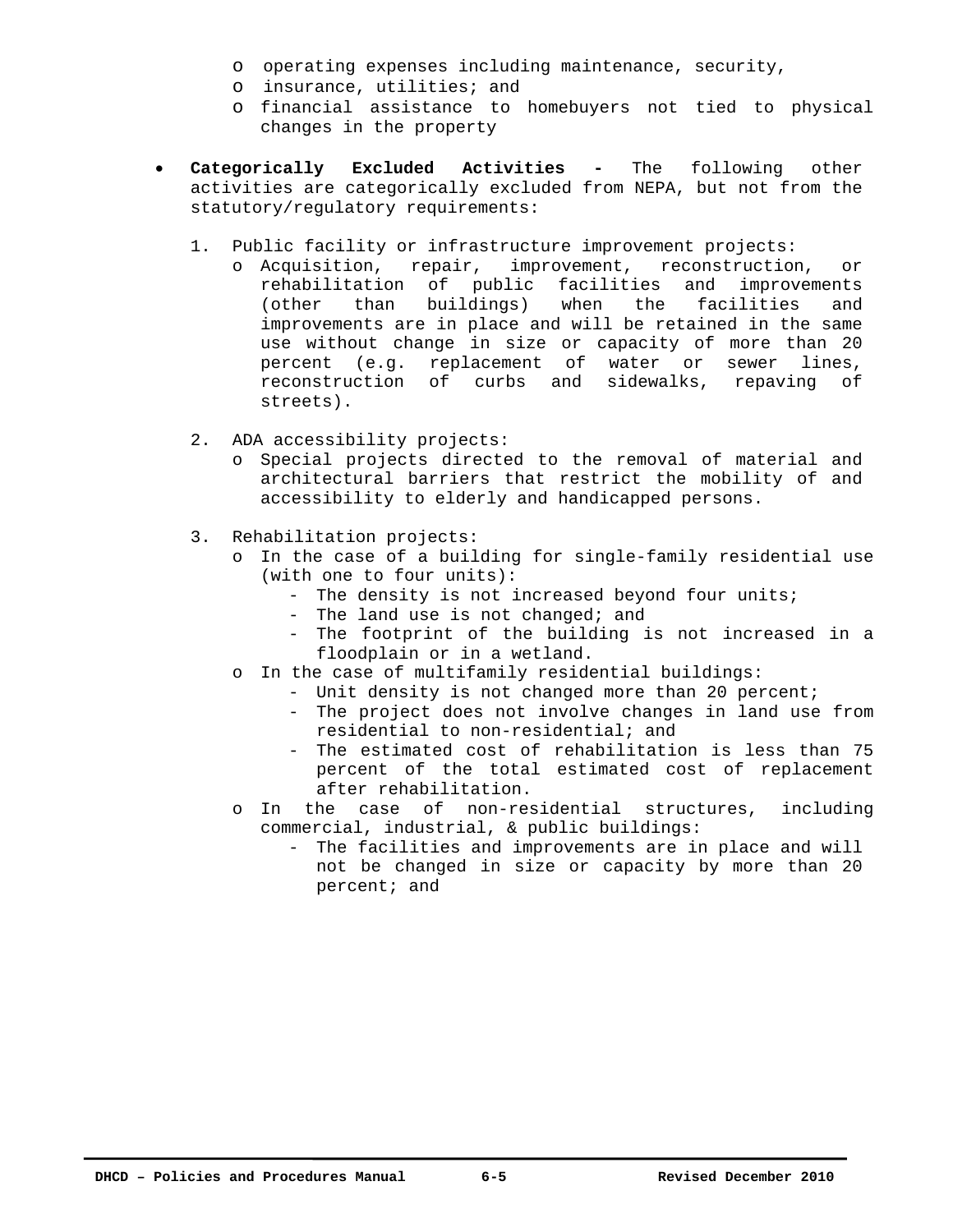- 4. Single-Family new construction projects:
	- o An individual action on a one to four family dwelling up to four dwelling units where there is a maximum of four units on any one site; or
	- o An individual action on a project of five or more housing units developed on scattered sites when the sites are more than 2,000 feet apart and there are not more than four housing units on any one site.
- **Activities Requiring an Environmental Assessment** Activities not exempt or categorically excluded and any activities not in compliance with the statutory requirements require that the responsible public entity prepare an environmental assessment of the project's impact on the human environment. If no significant environmental impact will occur, then:
	- o Publish a public Finding of No Significant Impact (FONSI) and a Notice of Intent to Submit a Request for Release of Funds;
	- o Allow a public comment period; and
	- o Submit a RROF to HUD.
- $\Box$  If a significant impact is anticipated, then the sub-recipient must publish a Notice of Intent to complete an Environmental Impact Statement (EIS) and proceed to complete the EIS.

# **VII. DOCUMENTATION REQUIREMENTS**

- $\Box$  The ERR for all types of activities must contain the following documentation:
	- Description of the activities that the sub-recipient has determined to be part of that project. Include detailed information such as project address(es) grant number and project number, and name of the person completing each document.

Written determination specifying whether the project is:

- o exempt
- o categorically excluded/exempt
- o categorically excluded
- o subject to environmental assessment; or
- o subject to Environmental Impact Statement
- All relevant documents, notices, determinations and other information pertaining to the environmental review and determination.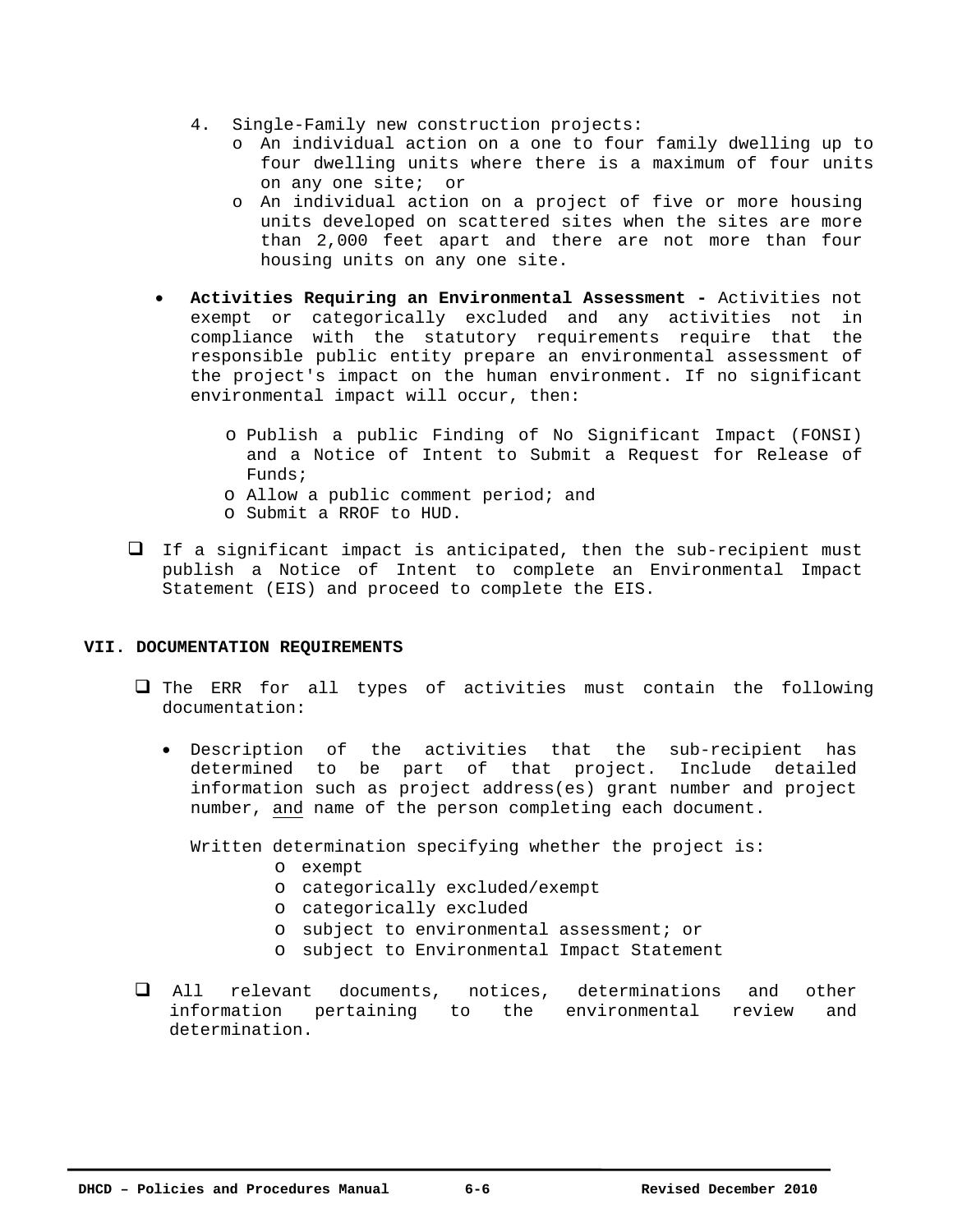| Requirements for Environmental Review, Public Notice and RROF |  |
|---------------------------------------------------------------|--|
|---------------------------------------------------------------|--|

| LEVEL OF ENVIRONMENTAL REVIEW                                                                                                       | REVIEW FORM REQUIRED                                                               | TYPE OF PUBLICATION                                                                                                          |
|-------------------------------------------------------------------------------------------------------------------------------------|------------------------------------------------------------------------------------|------------------------------------------------------------------------------------------------------------------------------|
| EXEMPT - 24 CFR $$58.34$                                                                                                            | Document the Environmental<br>Review Record (ERR)                                  | No Public Notice/No RROF                                                                                                     |
| CATEGORICAL EXCLUSION 24 CFR \$58.35<br>Compliance Action "triggered" on<br>Statutory Checklist                                     | Statutory Checklist<br>No Finding is Made                                          | Publish NOVRROF - Wait 7 days<br>Submit RROF 7015.15 to HUD and<br>wait 15 days. HUD issues<br>Release of Funds              |
| <b>CATEGORICAL EXCLUSION 24 CFR</b><br>§58.35(a) Subject to 24 CFR §58.5<br>No Compliance "triggered" on the<br>Statutory Checklist | Statutory Checklist/Document the<br>Environ, Review Record -<br>No Finding is made | No Public Notice/No RROF                                                                                                     |
| CATEGORICAL EXCLUSION 24 CFR § 58.35<br>Not Subject to 24 CFR §58.5                                                                 | Document the Environmental<br>Review Record (ERR)                                  | No Public Notice/No RROF                                                                                                     |
| ENVIRONMENTAL ASSESSMENT                                                                                                            | EIS required if $project(s)$<br>meets any conditions in<br>\$58.37(a) & \$58.37(b) | Publish FONSI and NOI/RROF,<br>wait 15 days;<br>RROF to HUD and wait 15 days.<br>HUD issues Release of Funds HUD-<br>7015.16 |
| ENVIRONMENTAL IMPACT STATEMENT                                                                                                      | HUD should be contacted by the<br>responsible entity                               |                                                                                                                              |

# **GLOSSARY TERMS:**

| EA         | Environmental Assessment                                                                                                                       |  |
|------------|------------------------------------------------------------------------------------------------------------------------------------------------|--|
| EIS        | Environmental Impact Statement                                                                                                                 |  |
| ERR        | Environmental Review Record (the environmental file)                                                                                           |  |
| Finding    | A determination that the project action will or will not<br>affect the quality of the human environment $(58.40 - (1))$<br>FONSI and (2) FOSI) |  |
| FOSI       | Finding a Significant Impact. An EIS is required. Call HUD<br>(made at the end of EA)                                                          |  |
| FONSI      | Finding a No Significant Impact (made at the end of EA)                                                                                        |  |
| NOI        | Notice of Intent                                                                                                                               |  |
| NOI/RROF   | Notice of Intent to Request Release of Funds                                                                                                   |  |
|            | Public Notice A publication in the newspaper. Obtain format from HUD<br>Miami Field Office                                                     |  |
| <b>ROF</b> | Release of Funds notice in writing from HUD Miami Field<br>Office                                                                              |  |
| RROF       | Request for Release of Funds on HUD Form 7015.15 with copy of<br>advertisement                                                                 |  |
|            | NOTE: Refer to 24 CFR Part 58 for complete instructions                                                                                        |  |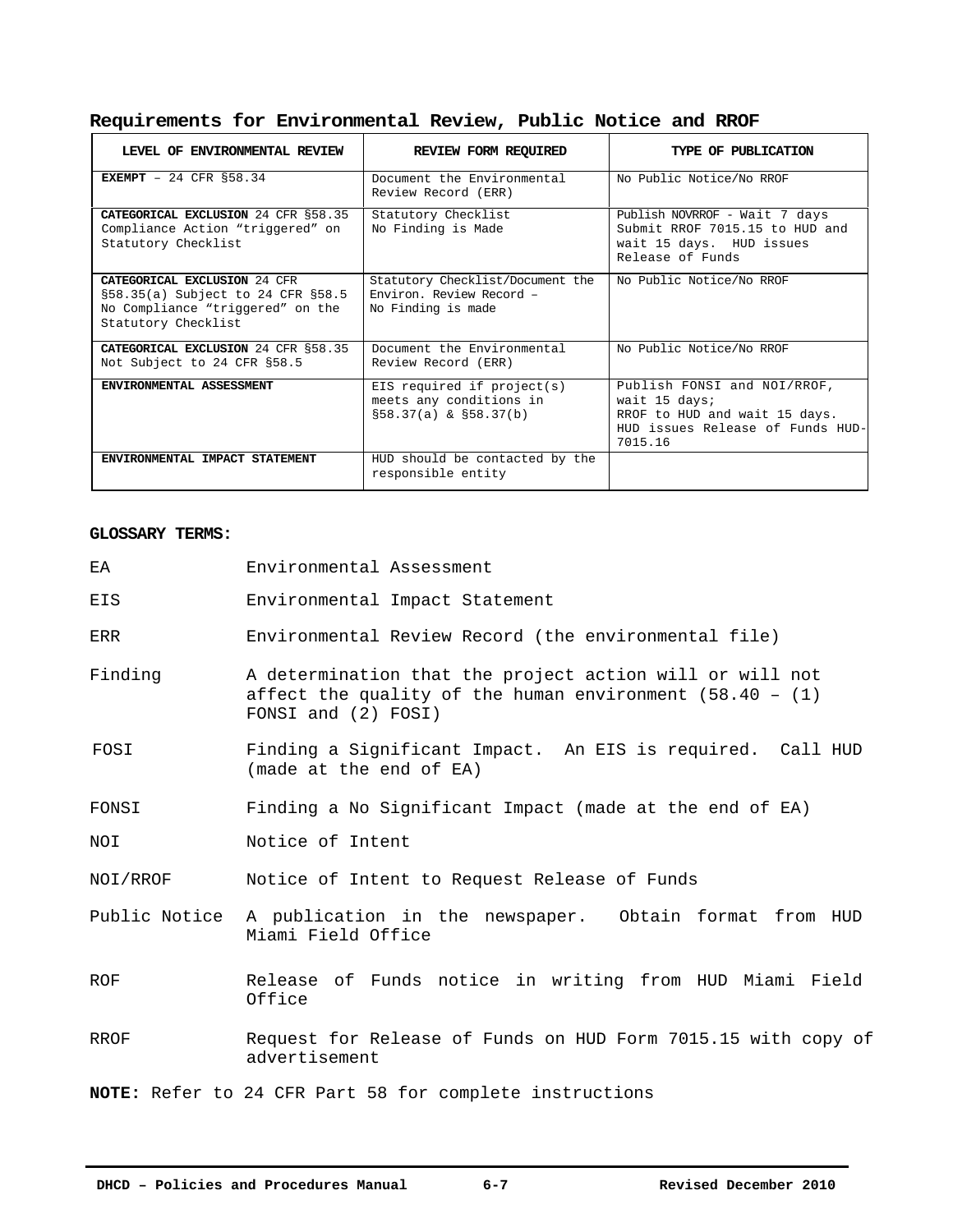| ENVIRONMENTAL REVIEW REQUIREMENTS                         |               |         |            |             |                |
|-----------------------------------------------------------|---------------|---------|------------|-------------|----------------|
| <b>ACTIVITIES</b>                                         | 24 CFR        | EXEMPT* | CE & NST** | $CEST***$   | $EA***$        |
| SINGLE FAMILY REHABILITATION                              |               |         |            | X           |                |
| MULTI-FAMILY REHABILITATION                               |               |         |            | $X^I$       | $\rm\,X}^2$    |
| NEW CONSTRUCTION                                          |               |         |            | $\rm\,X}^4$ | $\mathrm{x}^4$ |
| HANDICAPPED ACCESS                                        | \$58.35(a)(2) |         |            | X           |                |
| PUBLIC FACILITIES                                         | \$58.35(a)(1) |         |            | $X^4$       | $\rm\,X}^2$    |
| HOMEOWNERSHIP ASSISTANCE - EXISTING<br>$(58.35(B)(5A))$ : | \$58.35(b)(5) |         |            |             |                |
| CLOSING COSTS                                             |               |         | X          |             |                |
| <b>DOWN PAYMENT</b>                                       |               |         | X          |             |                |
| <b>INTEREST BUYDOWN</b>                                   |               |         | X          |             |                |
| TENANT BASED RENTAL ASSISTANCE<br>(58.34(A)(4))           | \$58.35(b)(1) |         | Χ          |             |                |
| ACQUISITION OR DISPOSITION OF LAND                        |               |         |            | $X^I$       |                |
| INFORMATION SERVICES                                      |               | X       |            |             |                |
| PUBLIC SERVICES - NOT PHYSICAL                            | \$58.34(a)(4) | X       |            |             |                |
| ENVIRONMENTAL, FEASIBILITY AND<br>OTHER STUDIES           |               | X       |            |             |                |
| SUPPORTIVE SERVICES                                       | \$58.35(b)(2) |         | X          |             |                |
| PAYMENT OF HUD LOAN GUARANTEE                             |               | X       |            |             |                |
| OPERATING COSTS                                           |               |         | X          |             |                |
| ADMINISTRATIVE SERVICES AND COSTS                         |               | X       |            |             |                |
| PURCHASE OF TOOLS                                         |               | X       |            |             |                |
| ECONOMIC DEVELOPMENT ACTIVITIES                           |               |         | $X^3$      |             |                |

 $X^1$  If for continued use, <20% change in density (or size) or cost  $X^2$  If for change in use, or change in density (or size) > 20% or cost  $x^3$  Not associated with Construction or expansion  $x^4$  Level of environmental review required is dependent on the number of units in each project funded. See 24 CFR §58.35(a)(4) \* Exempt - Exempt Activity(ies) \*\* CE/NST – Categorically Excluded and Not Subject to §58.35 Related Laws and Authorities \*\*\* CEST – Categorically Excluded Subject to §58.5; Categorically Excluded from NEPA (Statutory Checklist) \*\*\*\* Environmental Assessment (Format II)

**Refer to 24 CFR Part 58 for complete instructions** 

#### **VIII. FLOOD INSURANCE**

 $\Box$  Section 202 of the Flood Disaster Protection Act of 1973 (42 U.S.C. 4106) – Requires that only CDBG funds shall not be provided to an area that has been identified by the Federal Emergency Management Agency (FEMA) as having special flood hazards unless: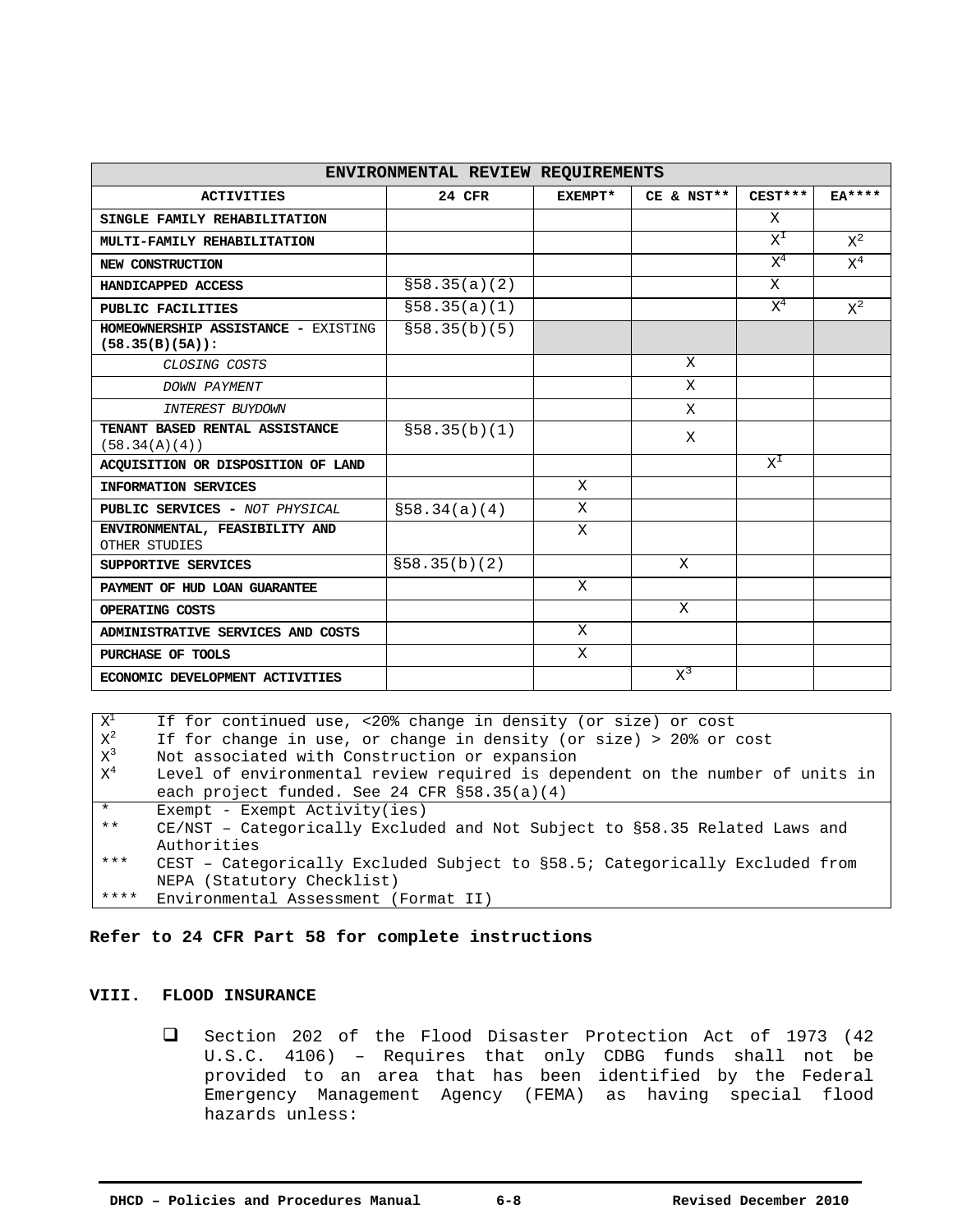- The community is participating in the National Flood Insurance Program, or it has been less than a year since the community was designated as having special flood hazards; and
- **Proof of flood insurance must be obtained.**

## **PART II – LEAD BASED PAINT:**

## **I. LEAD BASED PAINT**

- $\Box$  24 CFR Part 35 (effective 9/15/00) and Section 401(b) of the Lead-based Paint Poisoning Prevention Act apply to federally funded acquisition, rehabilitation, maintenance and construction. However, many states and localities have rules far more stringent than federal requirements. Where more than one set of requirements is applicable, the more stringent requirements must be followed.
- $\Box$  First and foremost, the use of lead-based paint is prohibited.
- Applicants for federally funded assistance and tenants and prospective purchasers of property built before 1978 must be notified of the following before rehabilitation, purchase or rental:
	- that the property may contain lead-based paint
	- the hazards of lead-based paint
	- the symptoms and treatment of lead-based paint poisoning
	- the precautions to be taken to avoid lead-based paint poisoning (including maintenance and removal techniques for removing such hazards)
	- the advisability and availability of blood lead level screening for children of six years old; and
	- that in the event lead-based paint is found on the property, appropriate abatement measures must be undertaken and are an eligible use of federal funds
- In federally funded assisted programs, lead-based hazards must be eliminated to the extent practicable. Note, however, that rehabilitation does not include :
	- Emergency repairs
	- Weatherization
	- Water/sewer hookups
	- Installation of security devices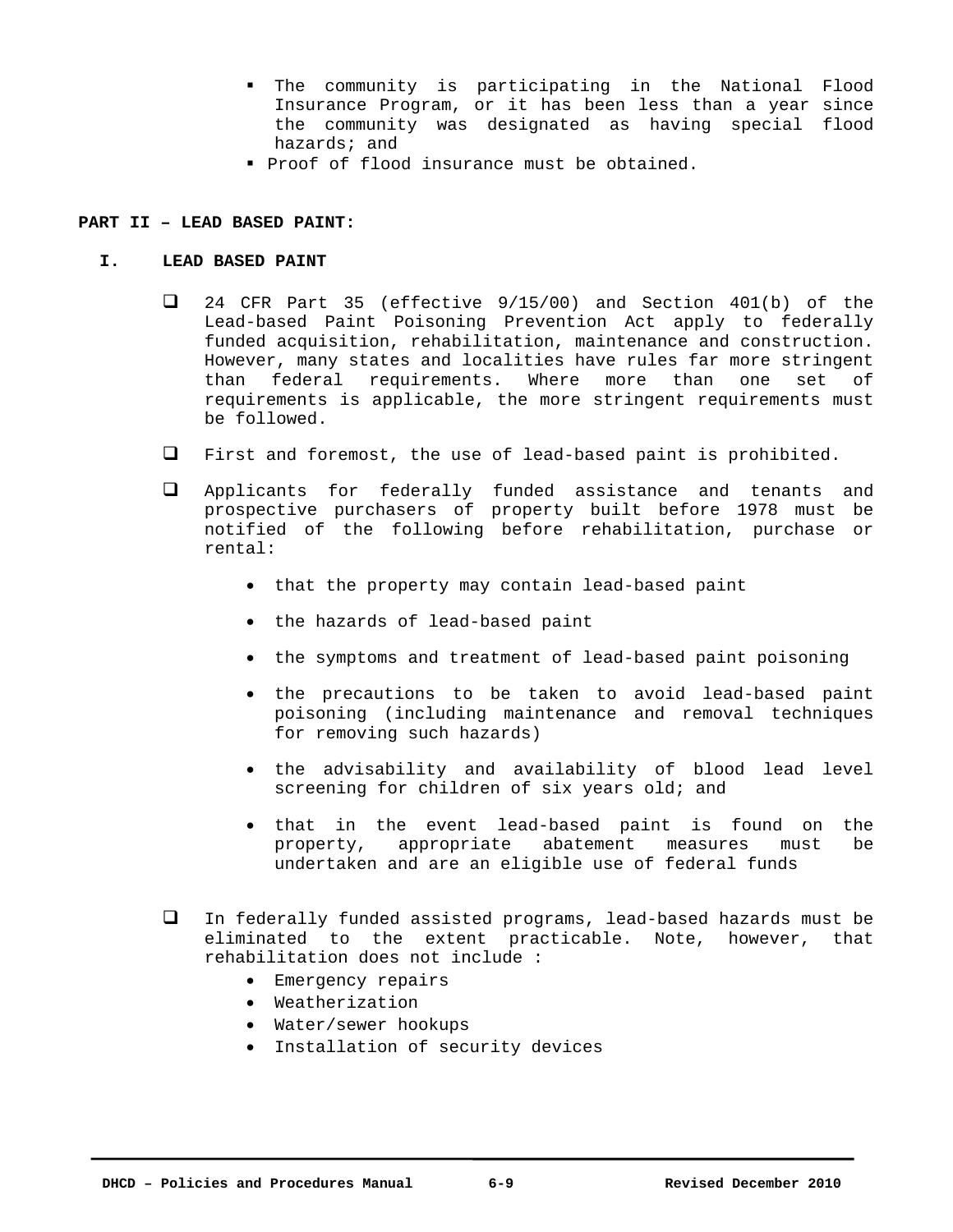- Facilitation of tax-exempt bonds for rehabilitation projects
- Other similar types of single purpose rehab programs that do not include physical repairs or renovations to interior or exterior painted surfaces
- In rehabilitation projects, sub-recipients are required to:
	- Examine all painted surfaces in housing structures which were constructed before 1978 and are occupied by children of six years of age or younger for defective area (cracking, scaling, peeling, chipping or loose paint). Where defective surfaces are found, these surfaces must be covered or removed in accordance with the requirements of 24 CFR Part 35
	- Test "chewable surfaces" of any home occupied by a child under seen years old who has an identified elevated blood lead level for lead content using an X-ray fluorescence analyzer (XRF) or other HUD-approved method. If chewable surfaces are found to contain lead-based paint, the surfaces must be covered or removed in accordance with the requirements at 24 CFR Part 35
	- Forgo testing and abate all applicable surfaces in accordance with 24 CFR Part 35
- Other important lead-based paint requirements:
	- Provisions for inspection and treatment must be included in all contracts and subcontracts. Treatment must be performed before the sub-recipient conducts a final inspection and approves the work.
	- If abatement is necessary, occupants must be protected from lead hazards associated with abatement. This includes temporary relocation, if necessary.
	- Lead-based paint and related debris must be disposed of in accordance with all applicable federal, state and local laws governing such disposal. Sub-recipients should include provisions to this effect in construction/abatement contracts.
- $\Box$  Records of inspections and testing must be maintained for at least five years.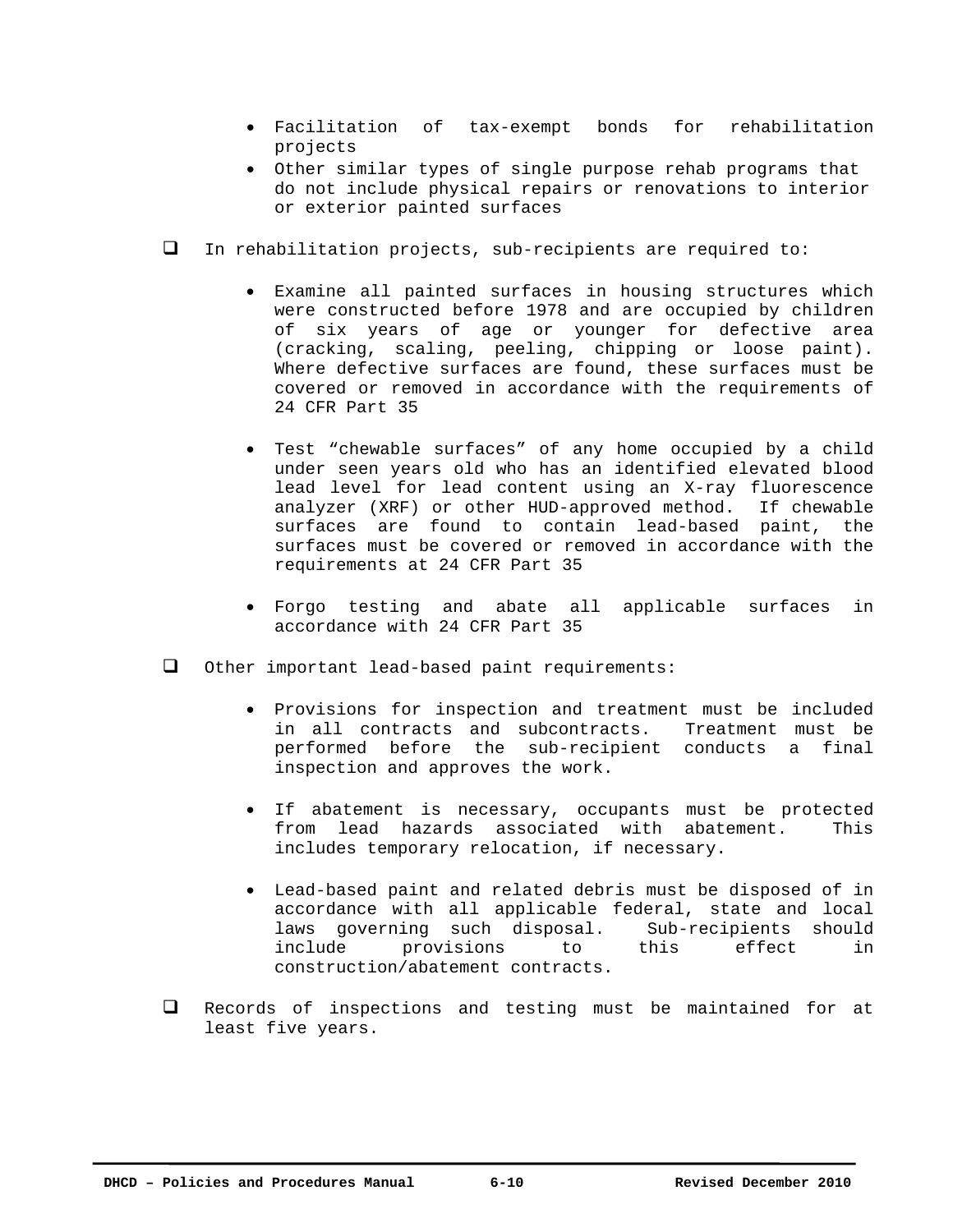## **HUD LEAD BASED PAINT REGULATIONS 24 CFR PART 35**

**Requirements for notification, evaluation and reduction of lead-based paint hazards in housing receiving federal assistance and federally-owned residential property being sold.** 

#### **QUESTIONS AND ANSWERS**

These questions and answers are organized in four parts:

- A. Introduction
- B. Requirements and Organization of the Regulation
- C. Definitions
- D. Additional Sources of Information

Following the questions and answers are a summary of requirements and a list of HUD housing assistance program covered by each subpart of the rule within 24 CFR Part 35.

#### **A. INTRODUCTION**

#### **A1. What is the purpose of this regulation?**

HUD is issuing this regulation to protect young children from leadbased paint hazards in housing that is financially assisted by the Federal government or sold by the government. The regulation establishes requirements that will control lead-based paint hazards in such housing. It applies only to housing that was built before 1978, when lead-based paint was banned nationwide for consumer use.

This regulation consolidates all of the Department's existing regulations in one part of the Code of Federal Regulations (CFR). Now you can easily find HUD's lead-based paint policies in one pace, instead of having to look through each program-specific part of the CFR.

 More importantly, this regulation implements concepts and terminology established by the Residential Lead-Based Hazard Reduction Act of 1992, which is Title X ("ten") of the Housing and Community Development Act of 1992. The regulation retains the existing fundamental requirement of repairing deteriorated paint and controls lead-contaminated dust associated with the presence of lead-based paint. Research has found lead in dust to be the most common pathway of childhood exposure to lead. The clearance requirement in the regulation is the best example of the emphasis on dust resulting from these research findings. Clearance involves testing settled dust for lead contamination after hazard control work. It ensures that fine particles of lead in dust have been cleaned up. Previous regulations did not require cleanup or clearance. (See Question B8, information on clearance.)

 Also, this regulation uses the framework of trained and certified lead-based paint professionals developed by the U.S. Environmental Protection Agency (EPA) in cooperation with most States.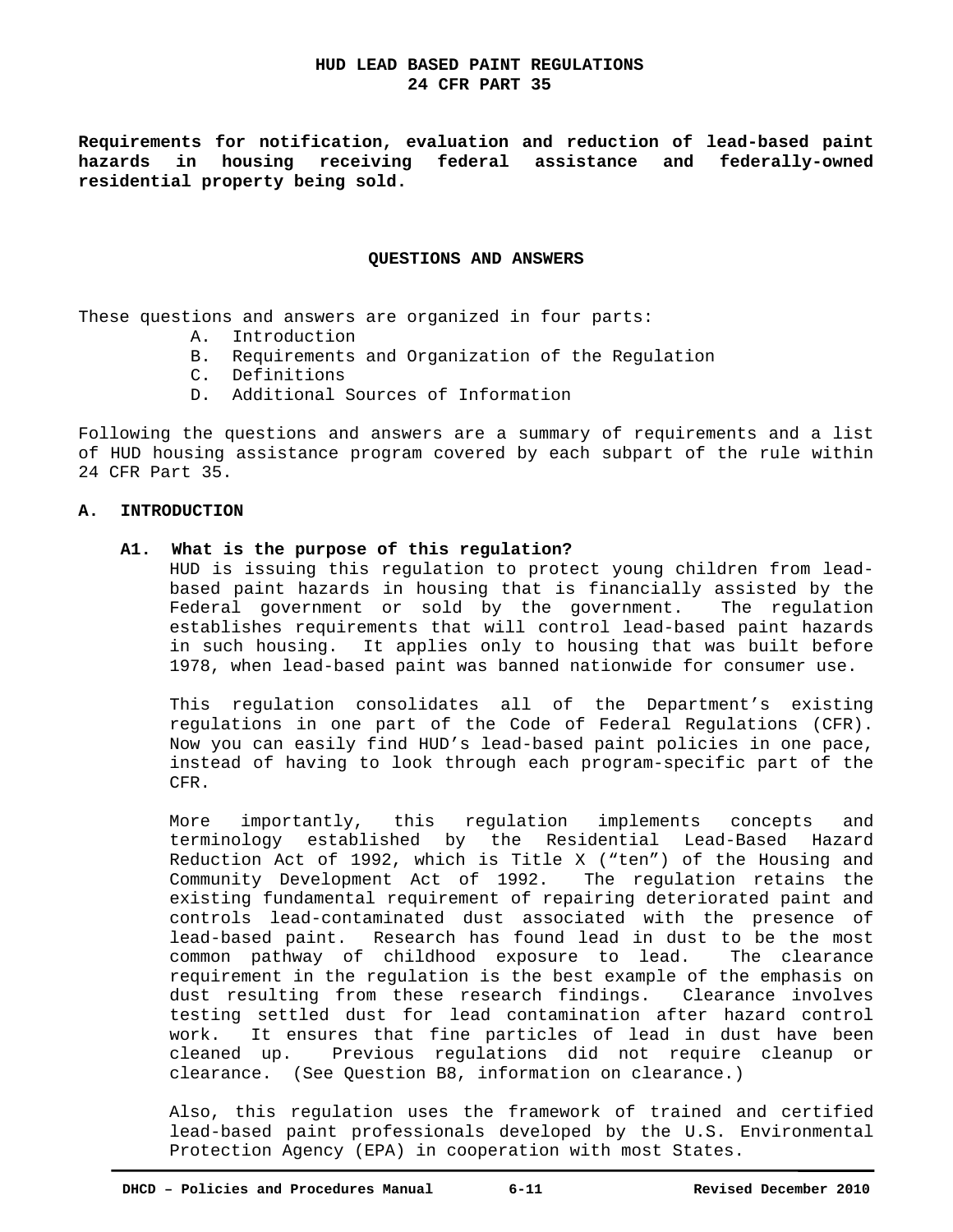#### **A2. When does the regulation take effect?**

Prohibitions against using dangerous methods of removing paint tools took effect on November 15, 1999 with final program implementation effective on September 15, 2000 one year after publication. The purpose of the one-year phase-in period was to provide time for owners and managers of housing and local administrators to learn about the requirements and plan and budget for compliance. HUD provides training and technical assistance on a routine basis.

## **A3. What kinds of properties are exempted from the regulation?**

 The following properties are not covered by this regulation, either because lead-based paint is unlikely to be present, or because children will not occupy the house in the future.

- Housing built after January 1, 1978 (when lead paint was banned for residential use)
- Housing exclusively for the elderly or people with disabilities, unless a child under age 6 is expected to reside there
- Zero bedroom dwellings, including efficiency apartments, singleroom occupancy housing, dormitories, or military barracks
- Property that has been found to be free of lead-based paint by a certified inspector
- Property where all lead-based paint has been removed
- Unoccupied housing that will remain vacant until it is demolished
- Non-residential property
- Any rehabilitation or housing improvement that does not disturb a painted surface.

 Also, emergency repair actions needed to safeguard against imminent danger to human life, health or safety, or to protect property from further structural damage are exempted.

 Finally, the requirements do not apply to emergency housing assistance (as for the homeless) unless the assistance lasts more than 100 days, in which case the rule does apply.

## **A4. What are the benefits and costs of the regulation?**

 See the Economic Analysis accompanying the rule for a full description of costs and benefits. The benefits of the rule are primarily the increased lifetime earnings of children whose exposure to lead is reduced by living in housing made lead-safe as a result of the regulation. The estimate of increased lifetime earnings is from scientific studies of links between lead exposure and lost IQ, and between IQ and lifetime earnings. Other benefits that have not been estimated in monetary terms include improving children's stature, hearing, and vitamin D metabolism; reducing juvenile delinquency and the burden on the educational system; avoiding the parental and family time, expenses and emotional costs involved in caring for lead poisoned children; and reducing personal injury claims and associated court costs.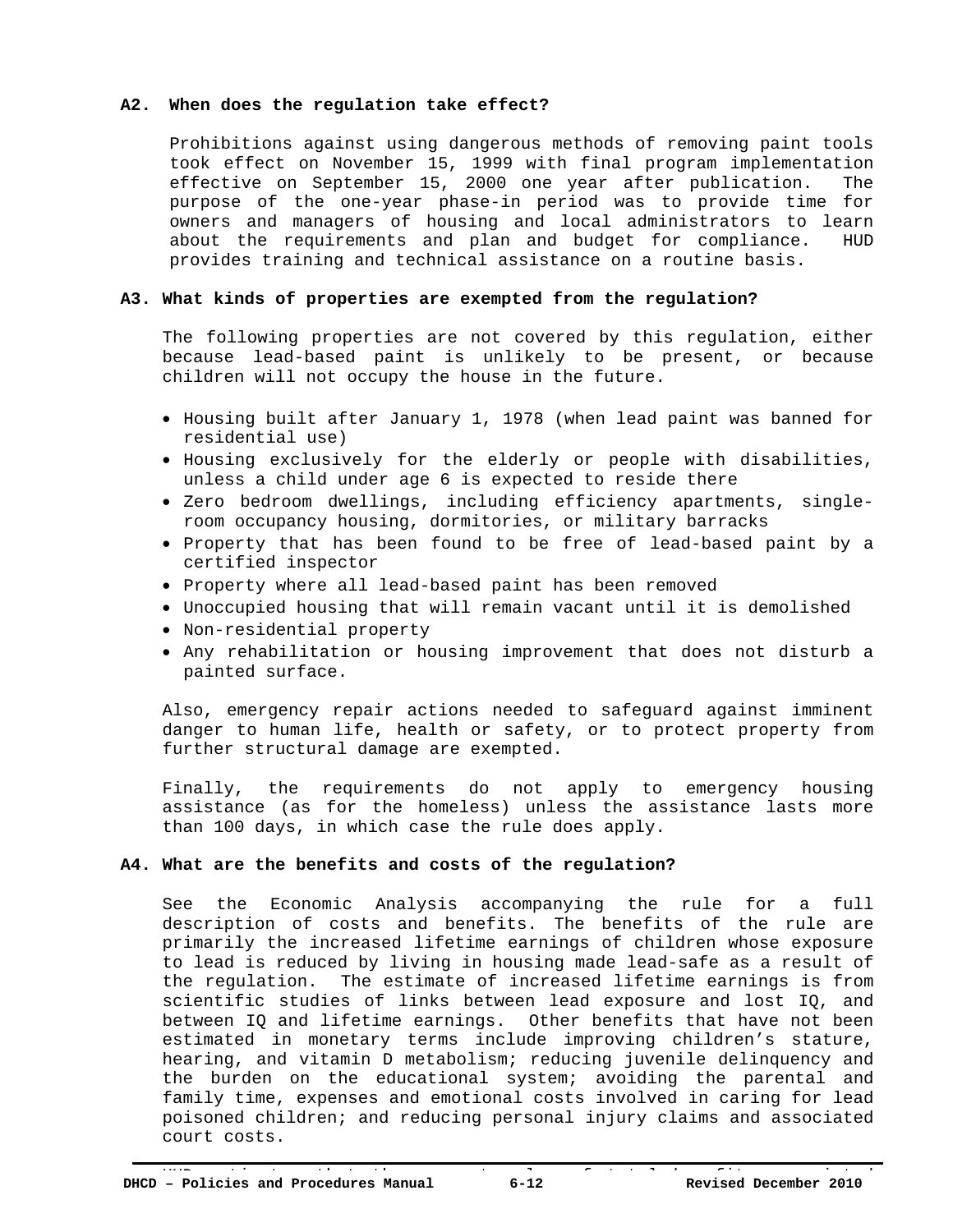with the first five years of the regulation is \$2.65 billion for HUDassociated dwellings, using a three percent discount rate. The present value of the costs associated with the first five years of the regulation is estimated to be \$564 million. Therefore, estimated net benefits are \$2.08 billion.

 The average cost per HUD-associated dwelling unit is estimated at approximately \$200 (\$564 million/2.8 million units). Many units will have no costs at all because they have been well maintained and have no deteriorated lead-based paint. Other units may have significant costs.

#### **A5. How can I get a copy of the regulation?**

 You can obtain the regulation, including its "preamble" (an explanation of the issues and policies), by downloading from the Internet at www.hud.gov/lea or by mail from the National Lead Information Center at 1-800-424-LEAD.

 HUD published the regulation in the Federal Register, on September 15, 1999, starting on page 50410. You can obtain copies of that issue by downloading from the Federal Register website, www.access. Gpo.gov by name or by mail, for a fee, from the Government Printing Office at 1-866-512-1800 (this is a toll-free number). There is no difference between the copies available from the HUD website, the National Lead Information Center, the Federal Register website, or the Government Printing Office.

#### **B. REQUIREMENTS AND ORGANIZATION OF THE REGULATION**

#### **B1. What are the requirements of the regulation?**

 In accordance with Congressional intent, the requirements vary, depending on the nature of the Federal involvement (e.g., whether the housing is being disposed of or assisted by the Federal government), the type, amount and duration of financial assistance, the age of the structure (which is associated with the amount of lead in the paint), and whether the dwelling is rental or owner-occupied.

 You can find a summary of requirements for each type of housing assistance at the end of these questions and answers. Details are in the regulation itself. If you are responsible for compliance with the regulation, you should become familiar with the specific requirements for your particular program or programs by reading the regulation or other detailed material (see Question D1 below, on training).

 To illustrate the nature of the requirements, following is a brief description of two of the more common sets of hazard evaluation and control requirements.

 One set of hazard control requirements that applies to several HUD programs is:

 Stabilization of any deteriorated paint, including correction of any moisture leaks or other obvious causes of paint deterioration, as well as repainting (paint stabilization is not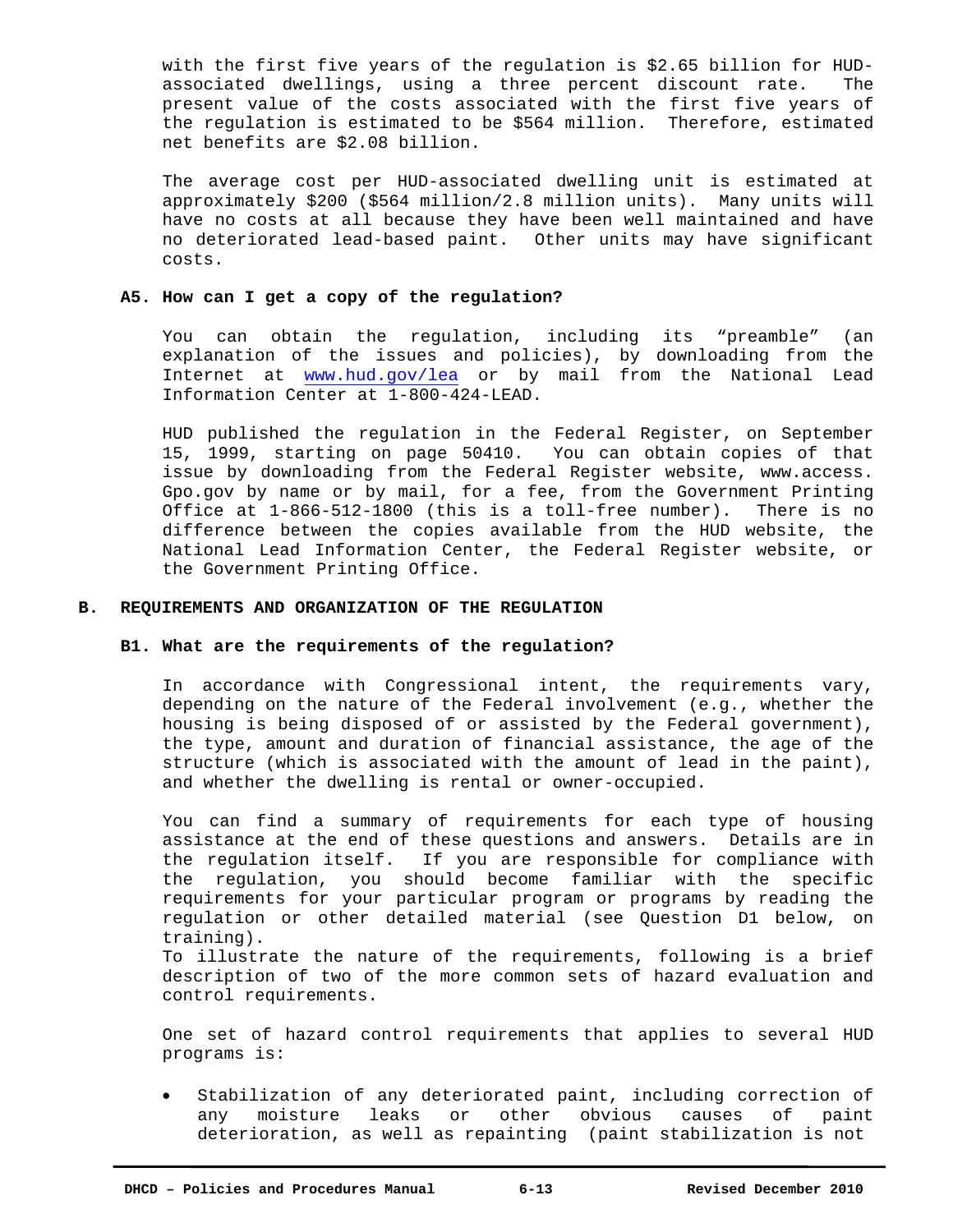required if the paint is tested and found not to be lead-based paint)

- "Clearance" following paint stabilization to ensure that there has been satisfactory cleanup of dust, paint chips and other debris (clearance includes scientific testing of settled dust for lead) and
- Ongoing maintenance of the paint to ensure that the housing remains lead safe

Another set of requirements found in the regulation is:

- A risk assessment to identify lead-based paint hazards
- Interim control measures to eliminate any hazards that are identified
- Clearance, and
- Ongoing maintenance and periodic re-evaluation to ensure that lead-based paint hazards do not reappear

 The terms, "risk assessment," lead-based paint hazards," and "interim controls" are explained in questions C1-C3.

#### **B2. Do I have any options?**

 Yes. When the regulation requires a risk assessment and interim controls, you can opt to do a "standard treatment," which assumes that lead-based paint is present on all surfaces. This option can reduce costs by bypassing up-front risk assessments, but it could also increase costs because some surfaces may be treated for lead hazards unnecessarily, that is, where no lead hazard is actually present. (See Question C4, below, for further discussion of "standard treatments.")

 You also have other options. You have the option to test any deteriorated paint surface or surface to be distributed by rehabilitation. If that surface is found to not contain lead-based paint, the requirements do not apply. Also, a less expensive lead hazard screen can be done as a first step of a risk assessment. If the housing passes the screen, a full risk assessment is not needed. You also have the option to conduct abatement, instead of interim controls and paint stabilization. Finally, when the regulation requires abatement of lead-based paint, a lead-based paint inspection is not required if all paint is assumed to be lead-based paint and all paint is abated.

## **B3. What dangerous methods of paint removal are prohibited under the rule?**

Certain methods of removing paint are known to be dangerous, and/or produce very high levels of lead dust, and are prohibited. They are:

- Open-flame burning or torching;
- Abrasive blasting without high efficiency ("HEPA") vacuum local exhaust;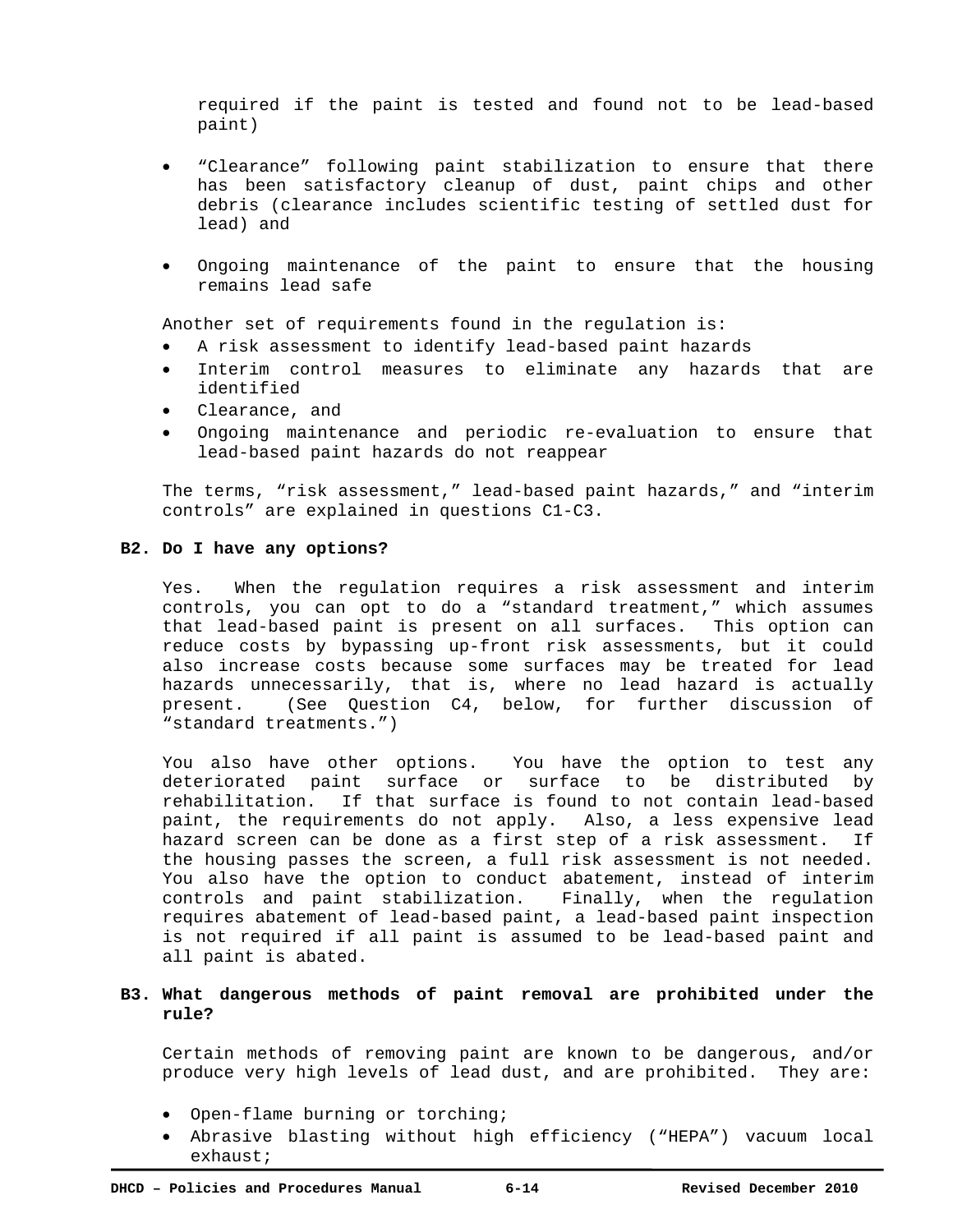- Machine sanding or grinding without HEPA vacuum local exhaust;
- Heat guns at temperatures above 100 degrees Fahrenheit;
- Dry scraping (wet scraping should be done instead, except near electrical outlets, where use of water could result in electrocution hazards and except for very small areas of deteriorated paint, such as nail holes and hairline cracks);
- Paint stripping in a poorly ventilated space using a volatile stripper that is a hazardous substance (according to regulations of the Consumer Product Safety Commission or the Occupational Safety and Health Administration) such as methylene chloride.

#### **B4. How is the regulation organized?**

 The regulation is divided into "subparts" of 24 CFR Part 35. Three subparts apply to all programs. Subpart A is the existing disclosure regulation that requires sellers and lessors of most pre-1978 housing to disclose known information on lead-based paint and or lead-based paint hazards to prospective buyers and renters. Subpart B describes the scope of coverage of the new regulation and provides definitions and general requirements for all programs. Subpart R describes methods and standards for lead-based paint hazard evaluation and reduction activities. (Subparts E and N through Q are reserved for future use.)

 Each of the other subparts (C through M) contains the requirements for a particular type of housing program or housing assistance, such as multifamily mortgage insurance, project-based assistance, rehabilitation, public housing, tenant-based assistance, or acquisition, leasing, support services or operation. The lead-hazard control requirements depend on the type of assistance provided. A list of these subparts and related requirements is provided at the end of these questions and answers. If you are uncertain which subpart applies to a particular program, you should examine the list of program covered by each subpart at the end of these questions and answers.

# **B5. Where can I find the requirements under this regulation for housing programs of a Federal agency other than HUD?**

 Subpart C of the regulation covers disposition (which generally means sale) by Federal agencies other than HUD of housing built before 1978. Subpart D of the regulation covers project-based assistance by those agencies for housing built before 1978.

 Each other Federal agency may establish its own regulations, policies and procedures for implementing the Act, in addition to the requirements of this regulation. You should contact the Federal agency you are interested in directly for information on their programs and practices.

# **B6. What subpart do I use if the program I administer at the local level provides more than one type of assistance?**

 Some HUD programs can be used for several different types of housing assistance. Such programs include the Community Development Block Grant (CDBG) program, the HOME Investment Partnership program, and the Indian Housing Block Grant program. If you are administering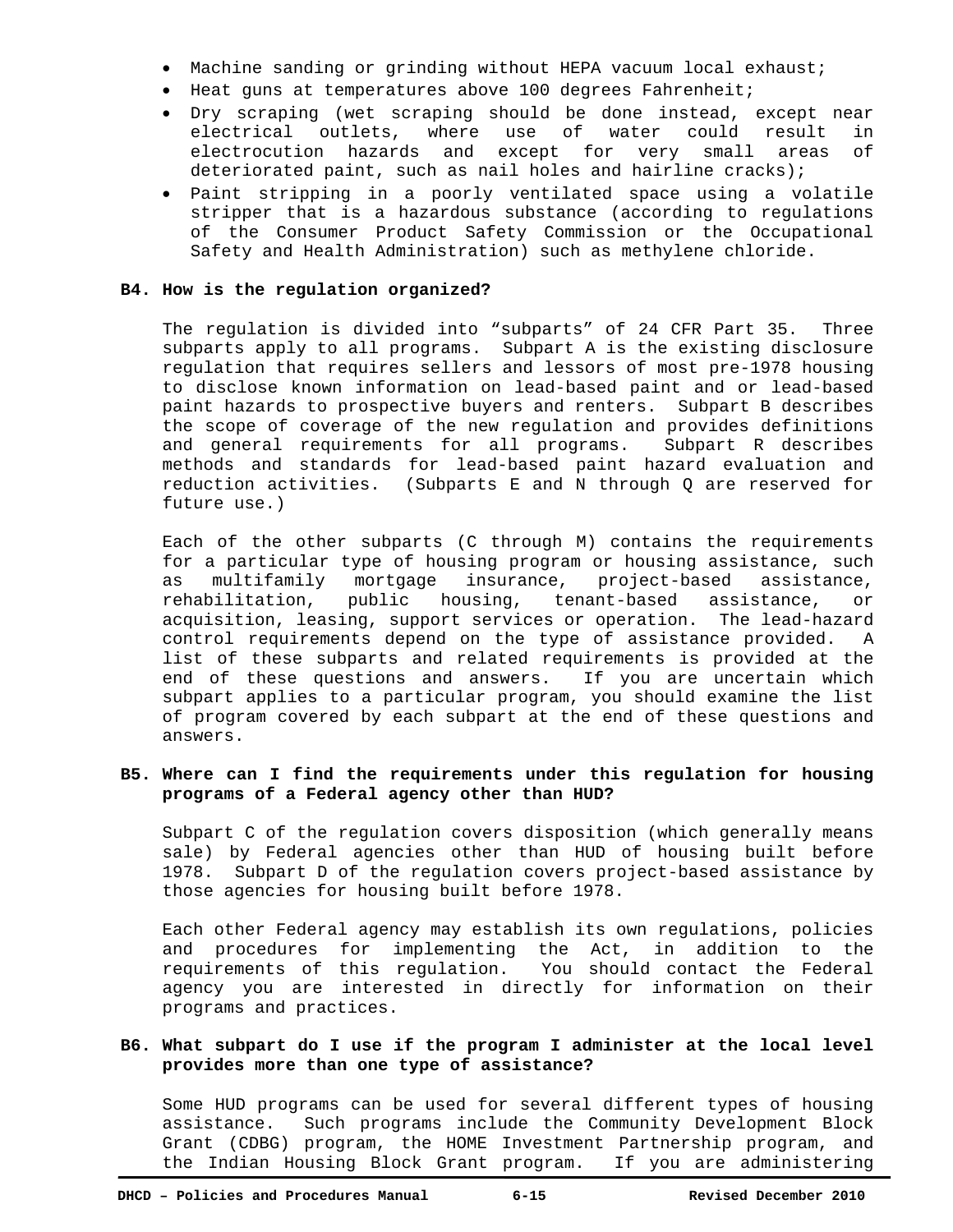such a program for a city, county, State or Indian tribe, you will have to decide which subpart of the regulation applies to the type of assistance being provided to a particular unit or property. For example, if rehabilitation assistance is being provided, use subpart J, which applies to rehabilitation. If tenant-based rental assistance is being provided, use subpart M, which applies to all tenant-based rental assistance.

## **B7. What if a dwelling unit receives more than one type of assistance? Which subpart applies?**

 The types of assistance provided to a dwelling unit determine what subparts of the regulation apply to that dwelling unit. If more than one type of assistance is being provided to the same dwelling unit, and two or more sets of lead based paint requirements apply, the most protective requirements apply. Section 35.100 of the regulation includes a table listing HUD programs from the most protective to the least protective hazard reduction requirements. Section 35.100 also provides additional guidance on how to use the table.

## **B8. Is clearance required after all lead hazard control activities in all HUD programs?**

 Yes, except for single-family mortgage insurance and small jobs (see question B11, below, for what constitutes a "small job", that is, a job for which safe work practices are not required). Clearance provides assurance to occupants and owners that the dwelling is safe for children. The clearance examination must be done by a person who did not perform the hazard control work and who is certified (or licensed) to perform lead-based paint inspections, risk assessments or clearance examinations in the State or Indian Country in which the housing is located. It involves (1) a visual assessment to assure that there aren't any deteriorated paint surfaces or visible amounts of dust or debris remaining on the property, and (2) dust testing to assure that the standards for lead in dust have been complied with. Dust testing cannot occur until after the housing has passed the visual assessment. If dust lead levels equal or exceed the standards, there should be another cleaning of the spaces and surfaces represented by the failing dust samples. The clearance examiner must prepare and sign a report documenting that the housing passed clearance.

# **B9. Who can do clearance examinations and other lead-based paint activities?**

 A clearance examination must be done by a person who was not involved in performing the hazard control work and who is certified (or licensed) as a lead-based paint inspector, risk assessor, or clearance technician in the State or Indian Country in which the housing is located. (There are some limitations on the extent of clearances in multifamily housing that can be done by certified clearance technicians.) A clearance examination can also be done by a person who has been trained but not certified as a clearance technician, provided a certified lead-based paint inspector or risk assessor approves the work of the clearance technician and signs the report of the clearance examination.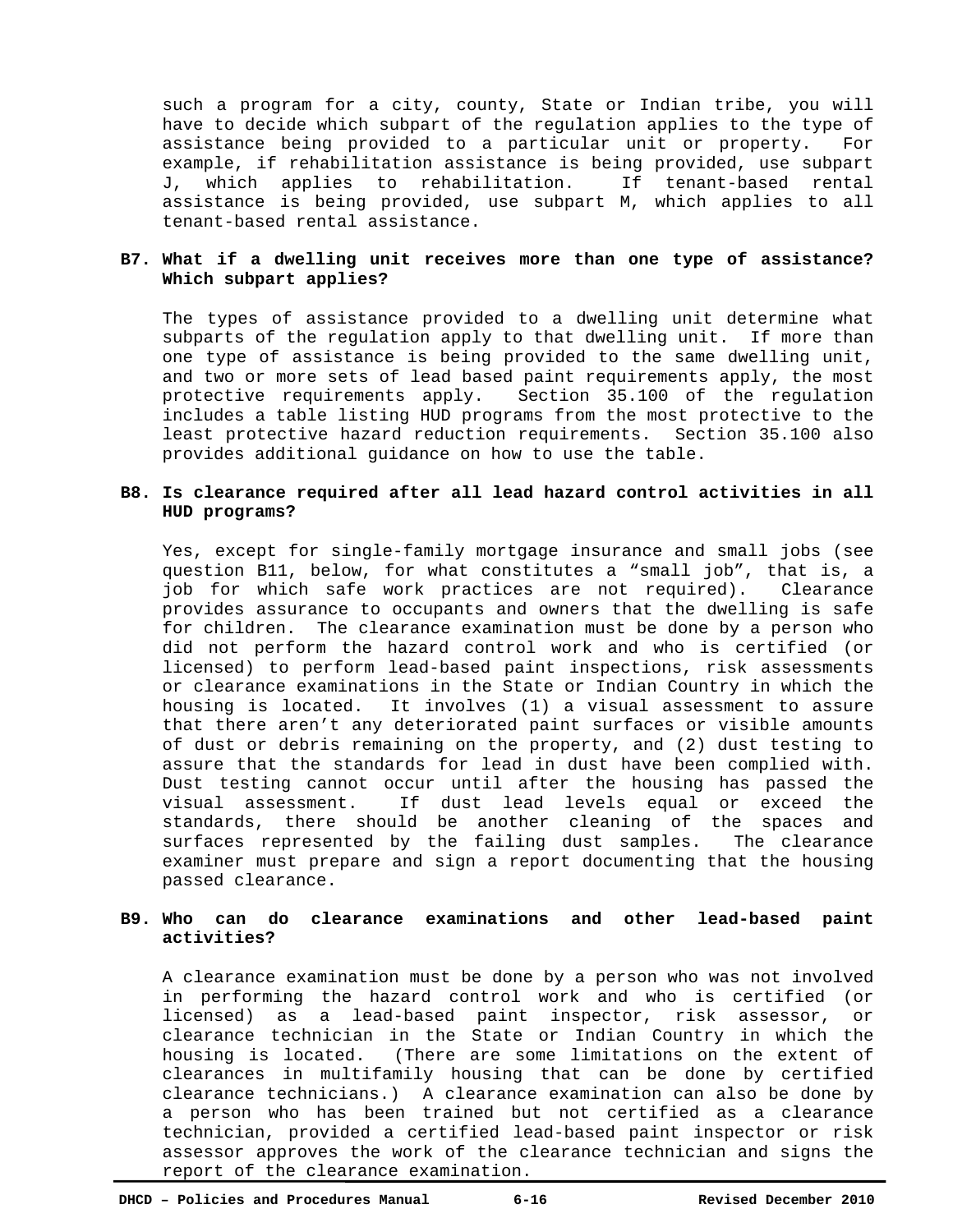Paint testing and full lead-based paint inspections must be done by a certified lead-based paint inspector. A risk assessment must be done by a certified risk assessor. (See Question C2, below, for the difference between a lead-based paint inspection and a risk assessment.) Abatement of lead-based paint or lead-based paint hazards must be done by a certified abatement worker, and the work must be supervised by a certified lead-based paint abatement supervisor. Interim controls of lead-based paint hazards must be done by a person who is trained in accordance with the hazard communication (OSHA) and who is either supervised by a certified abatement supervisor or has completed one of several training courses that explain how to conduct work safely so as not to contaminate the environment or expose occupants to lead. (See Question C3, below, for the difference between "abatement" and "interim controls," as those terms are used in the regulation.)

## **B10. Do the requirements apply to exterior surfaces and common areas as well as to painted surfaces within a dwelling unit?**

 Yes. The requirements apply to exterior surfaces and in multi-unit buildings, common areas that are associated with the dwelling units covered by the regulation. Children can be exposed to high levels of lead dust in, for example, hallways or laundry rooms, as well as in their own homes. Lead-based paint was often used on exterior surfaces, and deteriorated exterior lead-based paint often contaminates window sills as well as the soil around the home – all easily accessible to young children.

## **B11. How large does an area of deteriorated paint have to be before this rule requires action?**

 The rule requires that a deteriorated paint must be stabilized or abated, except when the paint is found not to be lead-based paint or when the deterioration is limited to hairline cracks or small nicks, scratches or nail holes. In addition, "safe work practices" (that is occupant protection, worksite preparation and specialized cleaning) must be used during stabilization or abatement only when the area of paint being disturbed is greater than:

- 20 square feet on exterior surfaces; or
- 2 square feet in an interior room; or
- 10% of a building component with a small surface area (such as a painted window frame)

## **B12. When can the application of the regulation be delayed?**

If adverse weather does not permit required hazard reduction work to be completed according to the normal schedule, the work can be delayed until the weather clears.

# **B13. Do occupants always need to be relocated out of their dwelling unit during lead hazard control work?**

 No. However, occupants (especially children) are never permitted to enter a room or hallway while work is underway there. Many jobs may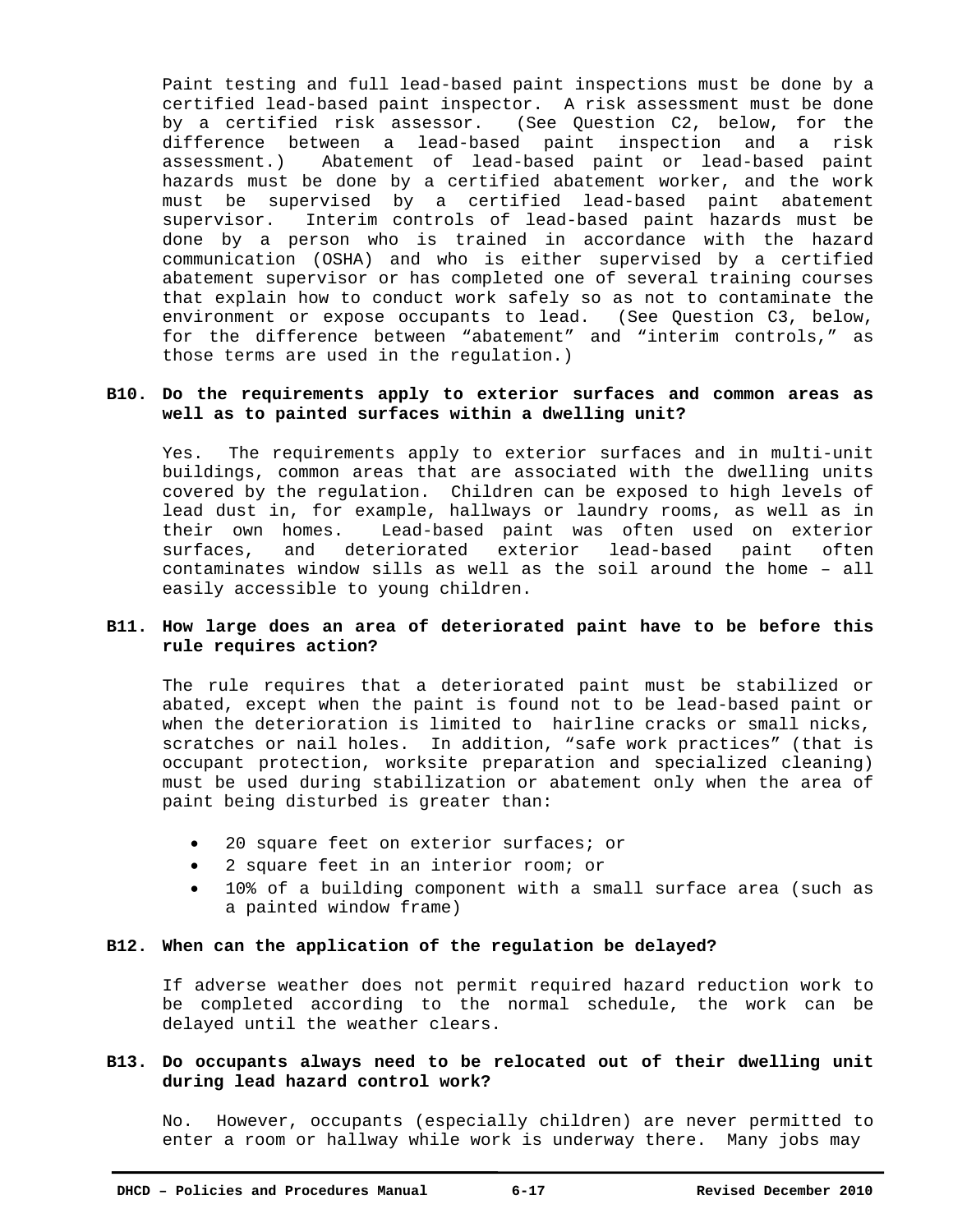be performed without relocation if the work area is contained so that dust generated by the work does not migrate to the rest of the living area during the work, cleanup and clearance. Generally, it is safer to relocate occupants until the work has been completed.

## **B14. What does the regulation require for dwellings where a lead-poisoned child has been identified?**

 In most cases in which there is continuing HUD assistance, a risk assessment of the child's dwelling must be completed within 15 days after the owner is notified of the presence of a lead-poisoned child by a health department or other medical health care provider. If lead-based paint hazards are identified, they must be corrected within 30 days after the risk assessment has been completed. For the purposes of this requirement, a lead-poisoned child is defined as a child of less than 6 years of age with a blood lead level of 20 mg/dL (micrograms per deciliter) or greater for a single test or 15-19 mg/dL in two tests taken at least three months apart. This is called an "environmental intervention blood lead level" in the regulation. It follows the guidelines on blood lead screening and environmental investigation from the Centers for Disease Control and Prevention (CDC).

#### **C. DEFINITIONS**

#### **C1. What are lead-based paint hazards?**

 Title X defines "lead-based paint hazards" as including deteriorated lead-based paint, lead-based paint on friction surfaces, impact surfaces and accessible (chewable) surfaces; and dust and soil that is contaminated with lead above specified standards. The regulation states further that friction, impact and chewable surfaces must show signs of paint abrasion, damage or teeth marks to be considered leadbased paint hazards. Lead–based paint that is intact and in good condition is usually not considered a hazard.

## **C2. What is the difference between lead-based paint inspections and risk assessments?**

 Inspections determine whether or not lead-based paint is present and, if it is, where it is located, regardless of whether or not it is currently a hazard. Risk assessments determine whether or not leadbased paint hazards exist and, if they do, where they are located.

#### **C3. What is the difference between abatement and interim controls?**

 Abatement, as the term is used in the regulation, corrects hazards for at least 20 years. Abatement methods include removal of paint, replacement of painted building components, and enclosure or encapsulation of painted surfaces. If enclosure or encapsulation is used, the application must have an expected life of at least 20 years. Interim controls correct lead-based paint hazards for a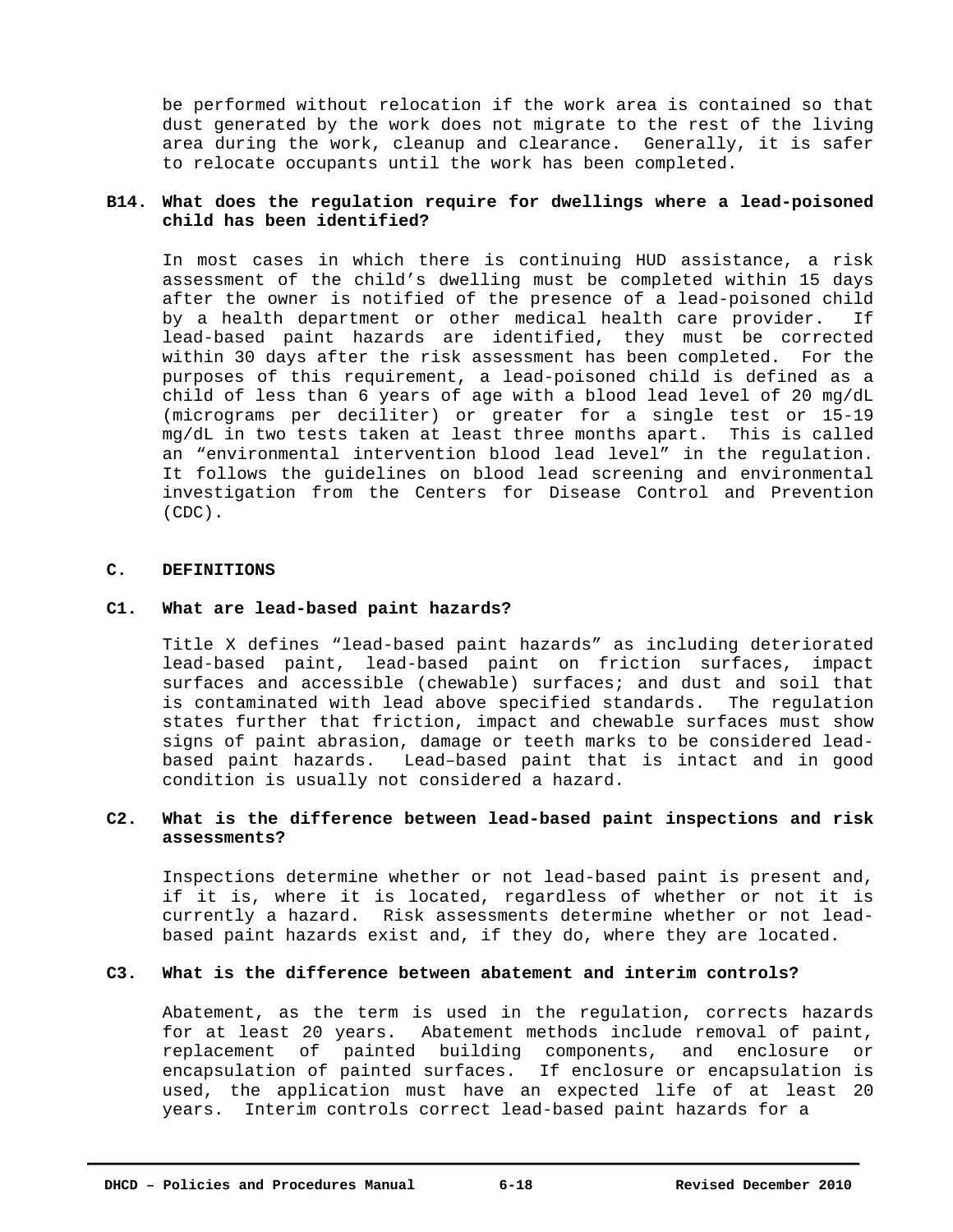shorter period of time. The most common interim control is paint stabilization, which is described in questions B1 and C4. If interim controls are used, ongoing maintenance of lead-based paint surfaces is necessary to ensure that the housing remains lead-safe. If performed properly, both abatement and interim controls result in a lead-safe dwelling for children.

#### **C4. What are "standard treatments?"**

 Under standard treatments, all deteriorated paint is stabilized (as described below), all horizontal surfaces are made smooth and cleanable to prevent accumulation of lead dust, all friction and impact surfaces (that could generate lead dust and/or paint chips) are corrected, all bare soil is covered, and a final clearance test is passed.

 Stabilizing paint is repairing any physical defect in the material beneath the painted surface that is causing deterioration, removing loose paint and other material from the surface to be treated using wet methods to reduce dust generation, and applying a new protective coating or paint.

#### **D. ADDITIONAL SOURCES OF INFORMATION**

#### **D1. Will HUD provide training and technical assistance on the regulation?**

 Yes. The Department will provide extensive training nationwide for organizations administering the Community Development Block Grant (CDBG) program, the HOME program, programs for the homeless and other special needs and other federal programs. Training, selfinstructional materials, and technical assistance will also be made available for owners of housing receiving project-based assistance public housing agencies, and other grantees.

 You will be able to download much of these training and technical assistance materials, as they are developed, from the HUD Internet site at www.hud.gov/lea.

# **D2. Where can I find certified lead-based paint risk assessors, inspectors, abatement contractors, and laboratories that are accredited for analysis of samples for lead?**

 HUD maintains a listing of certified firms and recognized laboratories for every State. The listing also includes accredited providers of training in lead-based paint activities. You can access the Lead Listing on the Internet at www.leadlisting.org or by telephone toll free at 1-888-LEADLIST. This information is also available from the National Lead Information Center at 1-800-424- LEAD, and it also includes a list of accredited providers of training in lead-based paint activities.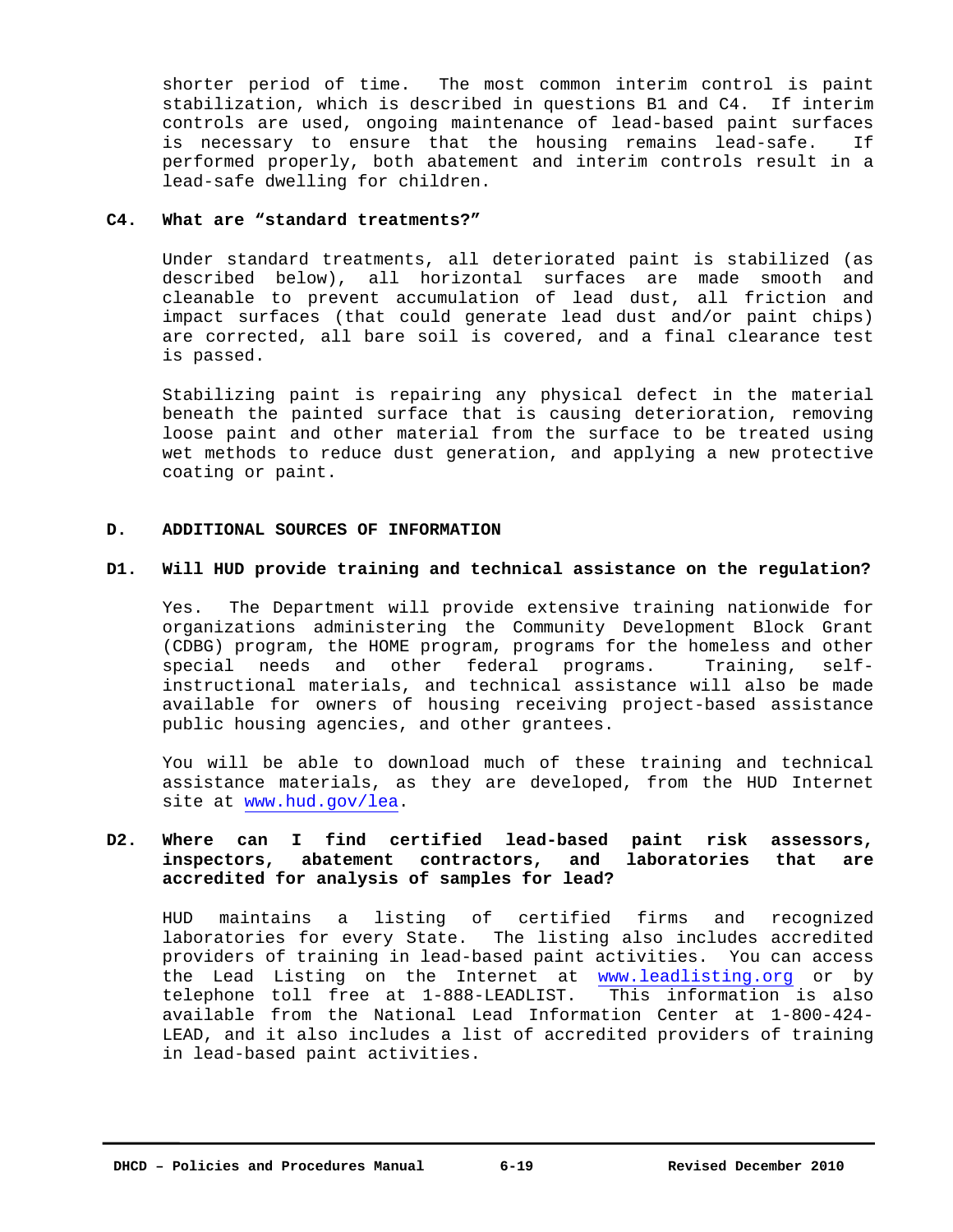# **D3. Where can I get information on how to do lead hazard evaluation and control work safely?**

 You can obtain HUD's "Lead Paint Safety: A Field Guide for Painting, Home Maintenance, and Renovation Work" from the National Lead Information Clearinghouse, at 1-800-424-LEAD, or by downloading from www.hud.gov/lea. You can also obtain the EPA;s "Reducing Lead Hazards when Remodeling Your Home" from the Clearinghouse or by downloading from www.epa.gov/opptintr/lead. Finally, you can obtain HUD's comprehensive document, *Guidelines for the Evaluation and Control of Lead-Based Paint Hazards in Housing* by downloading from www.hud.gov/lea or by mail from HUD USER at 1-800-245-2691.

#### **D4. Where can I call for more information?**

 You can call the National Lead Information Clearinghouse, at 1-800-4- LEAD for publications or answers to specific lead-related questions. The clearinghouse provides information in English and Spanish. For technical information, you can call the HUD Office of Lead Hazard Control, at (202) 755-1785 ext. 7698; or you can e-mail HUD at lead rermlations@hud.gov.

**Final HUD regulation setting requirements for notification, evaluation and reduction of lead-based paint hazards in housing receiving federal assistance and federally-owned residential property being sold.**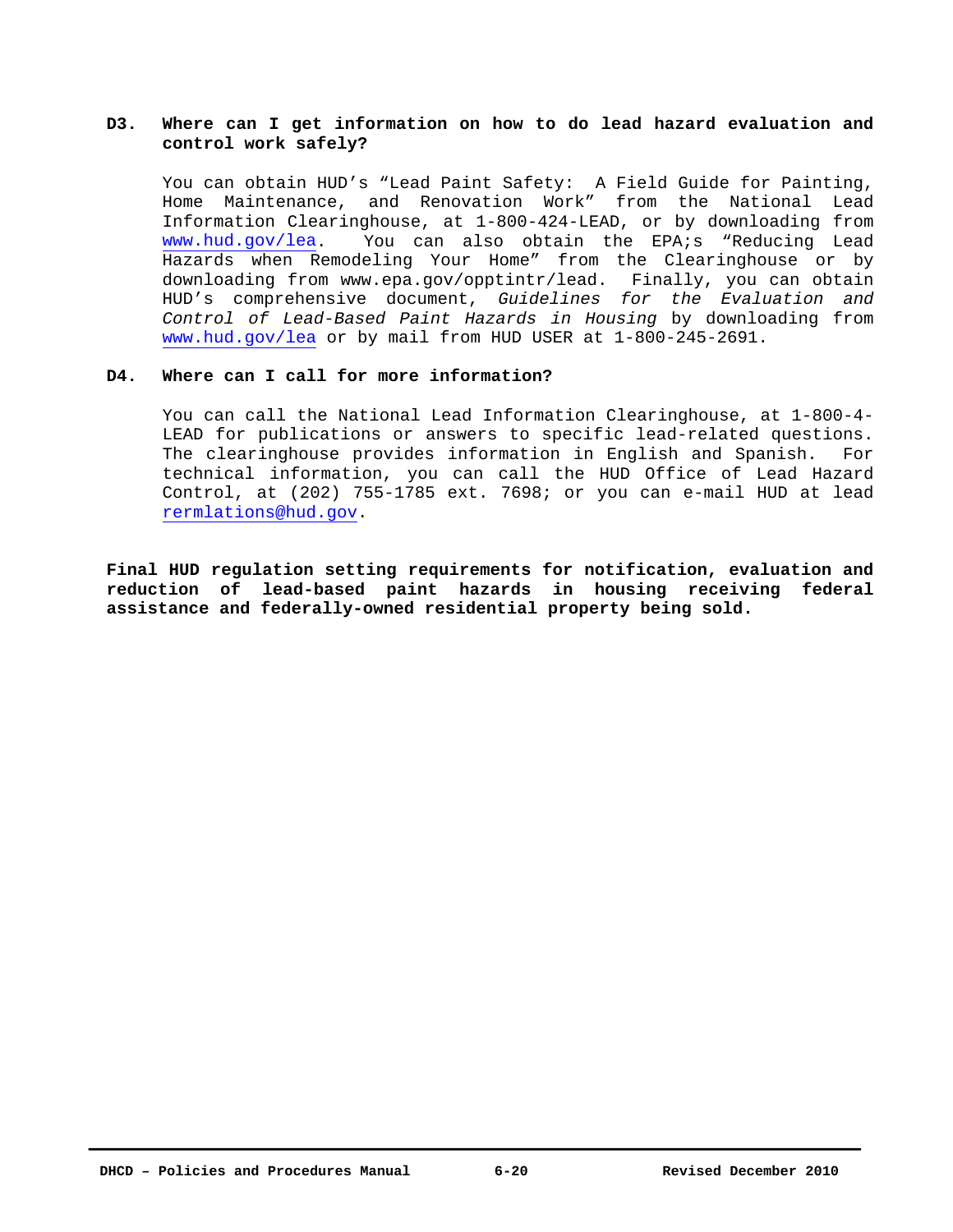## **SUMMARY REQUIREMENTS**

# *Note:* **Clearance is always required after abatement, interim controls, paint stabilization or standard treatments.**

|    |                                                                                                                               | Construction          |                                                                                                                                                                                                                                |
|----|-------------------------------------------------------------------------------------------------------------------------------|-----------------------|--------------------------------------------------------------------------------------------------------------------------------------------------------------------------------------------------------------------------------|
|    | Subpart of Rule/Type Program                                                                                                  | Period                | Requirements                                                                                                                                                                                                                   |
| c. | Disposition by federal<br>agency other than HUD                                                                               | Pre-1960<br>1960-1977 | LBP inspection and risk assessment<br>$\bullet$<br>Abatement of LBP hazard<br>$\bullet$<br>Notice to Occupants of inspection/<br>$\bullet$<br>abatement results<br>LBP inspection and risk assessment<br>$\bullet$             |
|    |                                                                                                                               |                       | Notice to occupants of results<br>$\bullet$                                                                                                                                                                                    |
| D. | Project-based assistance by<br>federal agency other than<br>HUD                                                               | Pre-1978              | Provision of pamphlet<br>$\bullet$<br>Risk Assessment<br>$\bullet$<br>Interim controls<br>$\bullet$<br>Notice to occupants of results<br>Response to EBL child<br>$\bullet$                                                    |
| F. | HUD-owned single family<br>sold with a HUD-insured<br>mortgage                                                                | Pre-1978              | Visual assessment<br>$\bullet$<br>Paint stabilization<br>$\bullet$<br>Notice to occupants of clearance<br>٠                                                                                                                    |
| G. | Multi-family mortgage<br>insurance                                                                                            |                       |                                                                                                                                                                                                                                |
|    | If for properties that<br>Are currently residential                                                                           | Pre-1960<br>1960-1977 | Provision of pamphlet<br>$\bullet$<br>Risk assessment<br>$\bullet$<br>Interim controls<br>$\bullet$<br>Notice to occupants of results<br>$\bullet$                                                                             |
|    | 2. For conversions and<br>major renovations                                                                                   | Pre-1978              | Ongoing LBP maintenance<br>$\bullet$<br>Provision of pamphlet<br>$\bullet$<br>LBP inspection<br>Abatement of LBP<br>Notice to occupants                                                                                        |
| н. | Project-based assistance<br>(HUD program)                                                                                     |                       |                                                                                                                                                                                                                                |
|    | 1. Multifamily property<br>receiving more than \$5,000<br>per unit per year                                                   | Pre-1978              | Provision of pamphlet<br>$\bullet$<br>Risk assessment<br>$\bullet$<br>Interim controls<br>$\bullet$<br>Notice to occupants<br>$\bullet$<br>Ongoing LBP maintenance and re-<br>evaluation<br>Response to EBL child<br>$\bullet$ |
|    | 2. Multifamily property -<br>Receiving less than or<br>equal to \$5,000 per unit<br>per year; and single family<br>properties | Pre-1978              | Provision of pamphlet<br>$\bullet$<br>Visual assessment<br>$\bullet$<br>Paint stabilization<br>Notice to occupants<br>٠<br>Ongoing LBP maintenance<br>Response to EBL child                                                    |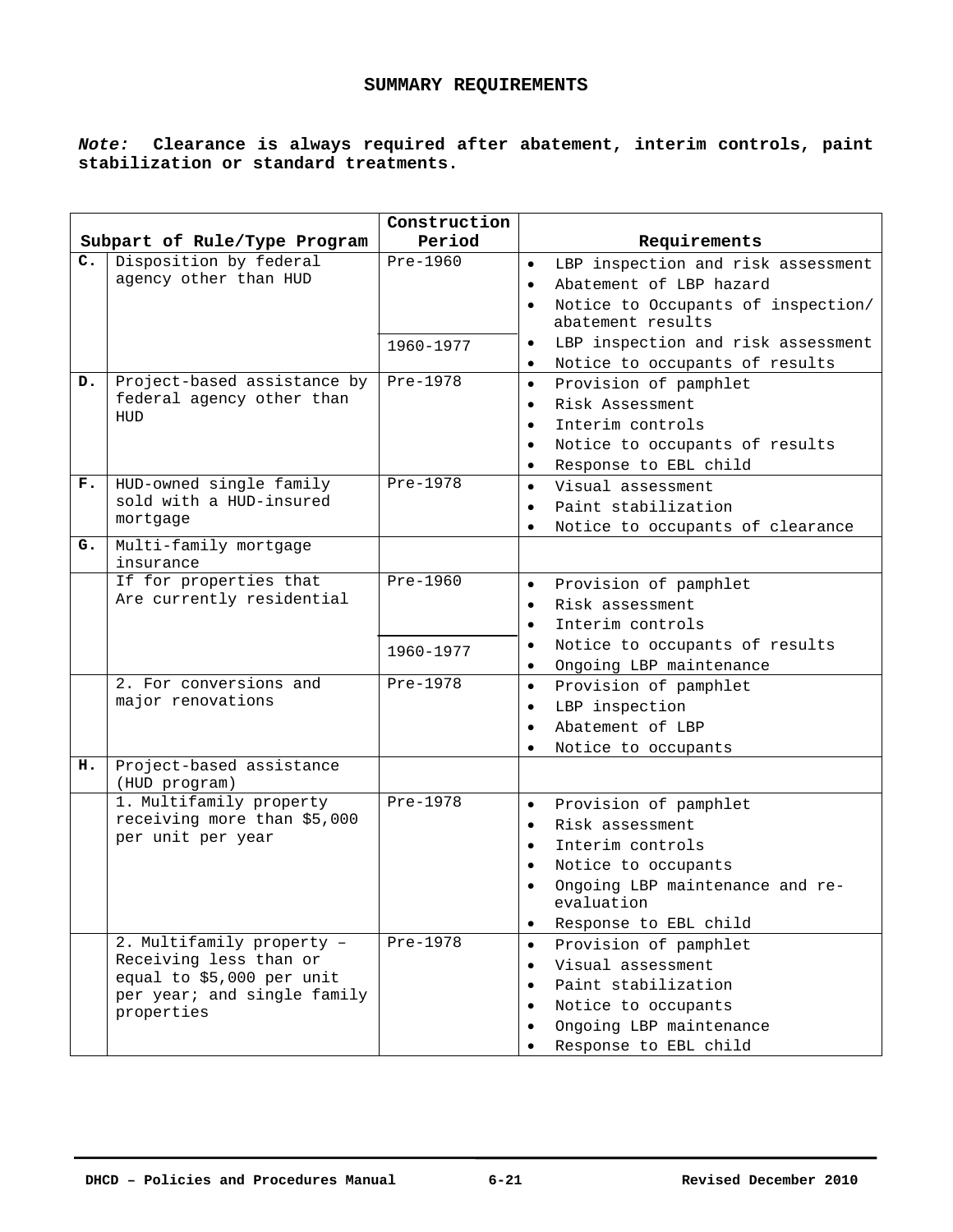| I. | HUD-owned multifamily               | Pre-1978 | Provision of pamphlet<br>$\bullet$                                        |
|----|-------------------------------------|----------|---------------------------------------------------------------------------|
|    | property                            |          | LBP inspection and risk assessment<br>$\bullet$                           |
|    |                                     |          | Interim controls<br>$\bullet$                                             |
|    |                                     |          | Notice to occupants<br>$\bullet$                                          |
|    |                                     |          | Ongoing LBP maintenance<br>$\bullet$                                      |
|    |                                     |          | Response to EBL child                                                     |
| J. | Rehabilitation assistance           |          | $\bullet$                                                                 |
|    | 1. Property receiving less          | Pre-1978 |                                                                           |
|    | than or equal to \$5,000 per        |          | Provision of pamphlet<br>$\bullet$                                        |
|    | unit                                |          | Paint testing of surfaces to be<br>$\bullet$<br>disturbed, or presume LBP |
|    |                                     |          | Safe work practices in<br>$\bullet$<br>rehabilitation                     |
|    |                                     |          | Repair disturbed paint<br>$\bullet$                                       |
|    |                                     |          | Notice to occupants<br>$\bullet$                                          |
|    | 2. Property receiving more          | Pre-1978 | Provision of pamphlet<br>$\bullet$                                        |
|    | than \$25,000 and up to<br>\$25,000 |          | Paint testing of surfaces to be<br>$\bullet$<br>disturbed, or presume LBP |
|    |                                     |          | Risk assessment<br>$\bullet$                                              |
|    |                                     |          | Interim controls<br>$\bullet$                                             |
|    |                                     |          | Notice to occupants<br>$\bullet$                                          |
|    |                                     |          | Ongoing LBP maintenance if HOME or<br>$\bullet$                           |
|    |                                     |          | <b>CLIP</b>                                                               |
|    | 2. Property receiving more          | Pre-1978 | Provision of pamphlet<br>$\bullet$                                        |
|    | than \$25,000 per unit              |          | Paint testing of surfaces to be<br>$\bullet$<br>disturbed, or presume LBP |
|    |                                     |          | Risk assessment<br>$\bullet$                                              |
|    |                                     |          | Abatement of LBP hazards<br>$\bullet$                                     |
|    |                                     |          | Notice to occupants<br>$\bullet$                                          |
|    |                                     |          | Ongoing LBP maintenance<br>$\bullet$                                      |
| к. | Acquisition, leasing,               | Pre-1978 | Provision of pamphlet<br>$\bullet$                                        |
|    | support services, or                |          | Visual assessment<br>$\bullet$                                            |
|    | operation                           |          | Paint stabilization<br>$\bullet$                                          |
|    |                                     |          | Notice to occupants<br>$\bullet$                                          |
|    |                                     |          | Ongoing LBP maintenance<br>$\bullet$                                      |
| L. | Public Housing                      | Pre-1978 | Provision of pamphlet<br>$\bullet$                                        |
|    |                                     |          | LBP inspection<br>$\bullet$                                               |
|    |                                     |          | Risk assessment<br>$\bullet$                                              |
|    |                                     |          | Abatement of LBP                                                          |
|    |                                     |          | $\bullet$                                                                 |
|    |                                     |          | Risk assessment if LBP not yet<br>abated                                  |
|    |                                     |          | Interim controls if LBP not yet<br>$\bullet$<br>abated                    |
|    |                                     |          | Notice to occupants<br>$\bullet$                                          |
|    |                                     |          | Response to EBL child<br>$\bullet$                                        |
| м. | Property receiving more             | Pre-1978 | Provision of pamphlet<br>$\bullet$                                        |
|    | than \$25,000 per unit              |          | Visual assessment<br>$\bullet$                                            |
|    |                                     |          | Paint Stabilization<br>$\bullet$                                          |
|    |                                     |          | Notice to occupants<br>$\bullet$                                          |
|    |                                     |          | Ongoing LBP maintenance<br>$\bullet$                                      |
|    |                                     |          | Response to EBL child                                                     |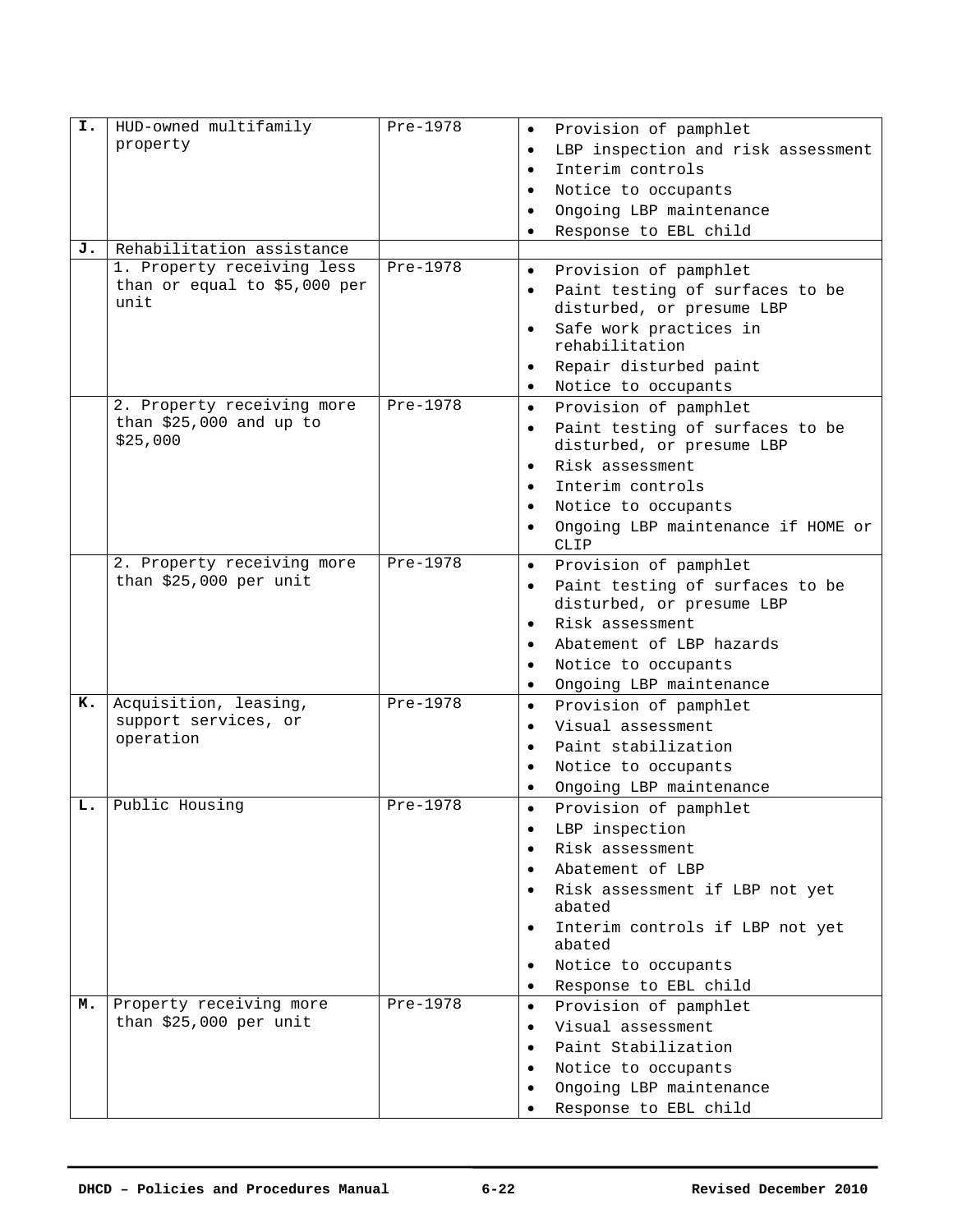**Final HUD regulation setting requirements for notification, evaluation and reduction of lead-based paint hazards in housing receiving federal assistance and federal-owned residential property being sold** 

# **LIST OF HOUSING ASSISTANCE PROGRAMS COVERED BY EACH SUBPART OF THE RULE WITHIN 24 CFR PART 35**

*Note:*This list of programs may not be complete and is subject to change. Some housing is exempt; see 24 CFR Part 35.115.

**Subpart G. Multifamily Mortgage Insurance** (statutory section numbers refer to the National Housing Act unless otherwise specified)

This subpart applies to housing for which a HUD or FHA commitment is made on or after September 15, 2000 under the following programs:

Multifamily Rental Housing (Section 207,12 U.S.C. 1713)

Cooperative Housing (Section 213,12 U.S.C. 1715e)

Mortgage and Major Home Improvement Loan Insurance for Urban Renewal Areas (Section 220,12 U.S.C. 1715k(a)and (h))

Multifamily Rental Housing for Moderate-Income Families (Section 221(d)(3) and  $(4)$ , 12 U.S.C. 1715 $(1)(d)(3)$  and  $(4)$ )

Existing Multifamily Rental Housing (Section 223(1), 12 U.S.C. 1715n(f))

Mortgage Insurance for Housing for the Elderly (Section 231,12 U.S.C. 1715~)

Condominium Housing (Section 234,12 U.S.C. 1715~)

Mark-to-Market Program (12 U.S.C. 1701); and

Supplemental Loan for Project Mortgage Insurance (12 U.S.C. 1715n)

#### **Subpart H. Project-Based Rental Assistance**

This subpart applies to housing that is receiving project-based rental assistance on or after September 15, 2000 under the following programs:

Section 8 Project-Based Housing Assistance Programs (41 U.S.C. 1437f)

The Rent Supplement Payment Program (12 U.S.C. 1701s)

Rental Assistance Payments Program (Section 236 of the National Housing Act, 12 U.S.C. 17152-1)

Indian Housing Block Grant Program (25 U.S.C. 4101 et seq.)

Shelter Plus Care Project and sponsor-based rental assistance (Title IV of the McKinney Homeless Assistance Act, 42 U.S.C. 11403 et seq.)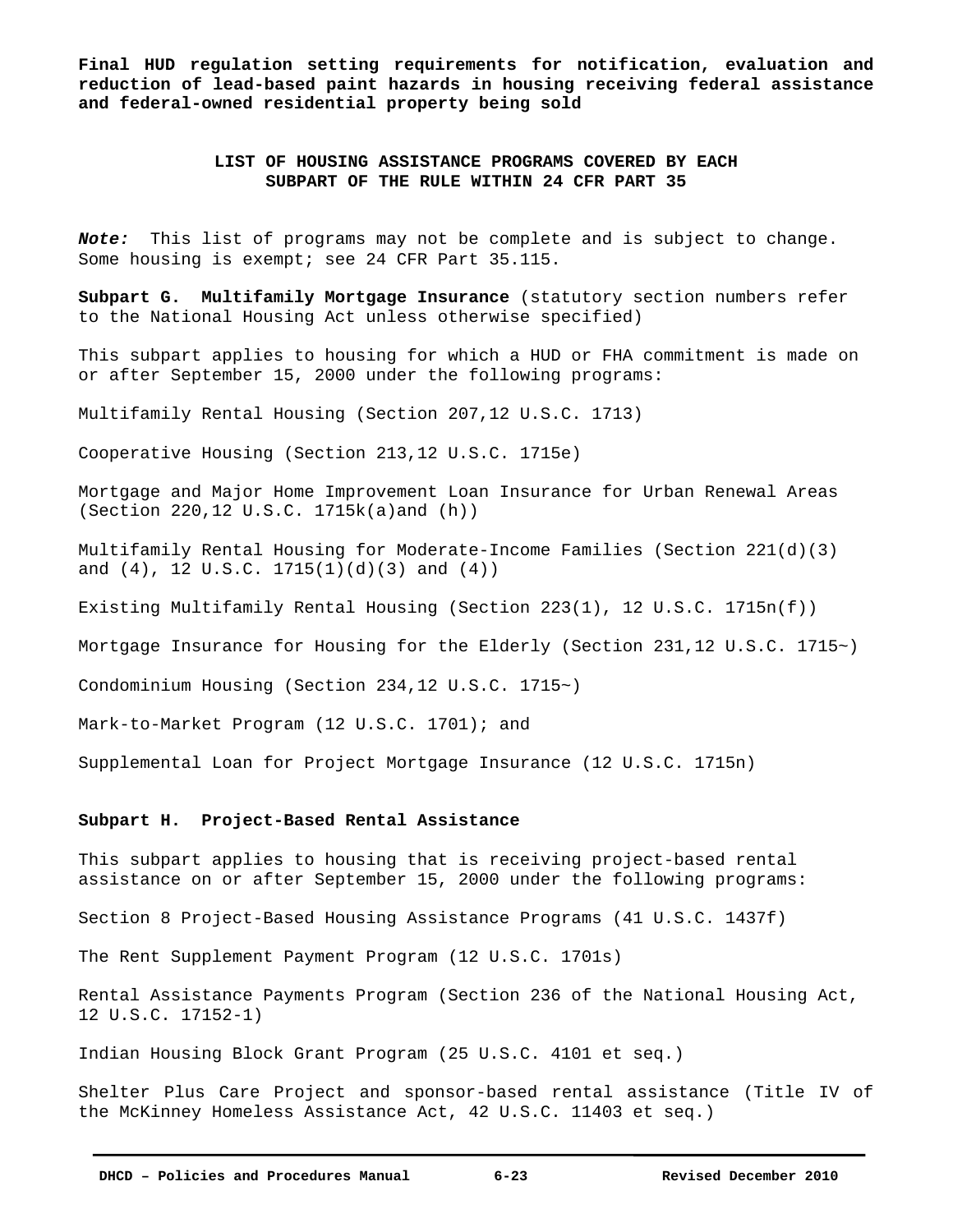Supportive housing for the elderly or direct loans for housing for the elderly or handicapped (Section 202 of the Housing Act of 1959, 12 U.S.C.  $170lq$ ; and

Supportive housing for persons with disabilities (42 U.S.C. 8013)

#### **Subpart J. Rehabilitation**

This subpart applies to housing receiving assistance for rehabilitation under the following programs (the effective date for a project in the pipeline varies with the program; see 24 CFR, Part 35.900)

Community Development Block Grant Program (42 U.S.C. 5301 et seq.)

Home Investment Partnerships Program (HOME) (42 U.S.C. 12701-12840)

HOPE for Homeownership of Single Family Homes (HOPE 3) (42 U.S.C. 12891- 12898)

Indian Housing Block Grant Program (25 U.S.C. 4101 et seq.)

Indian Community Development Block Grant Program (42 U.S.C. 5301 et seq.)

Housing Opportunities for Persons with AIDS (HOPWA) (42 U.S.C. 12901-129 12)

Homeownership of Multifamily Units (HOPE 2) (42 U.S.C. 12871-12880) and Emergency Shelter Grants (42 U.S.C. 11371-11378)

Supportive Housing (42 U.S.C. 11381-1 1389)

Interest Reduction Payment (IRP) Grant program (12 U.S.C. 17152-1)

Flexible Subsidy-Capital Improvement Loan Program (CILP) (12 U.S.C. 17 152-1) and

Mark-to-Market Program (12 U.S.C. 1701)

#### **Subpart K Acquisition, Leasing, Support Services, or Operation**

This subpart applies to housing receiving assistance for acquisition (e.g., down payment assistance), leasing (e.g. homelessness prevention), support services (e.g., health, child care, or training), or operation (e.g., emergency shelter) under the following programs (the effective date for a project in the pipeline varies with the program; see 24 CFR, Part 35.1000):

Community Development Block Grant (42 U.S.C. 5301 et seq.)

Home Investment Partnerships Program (HOME) (42 U.S.C. 12701-12840)

Homeownership of Multifamily Units (HOPE 2) (42 U.S.C. 12871-12880)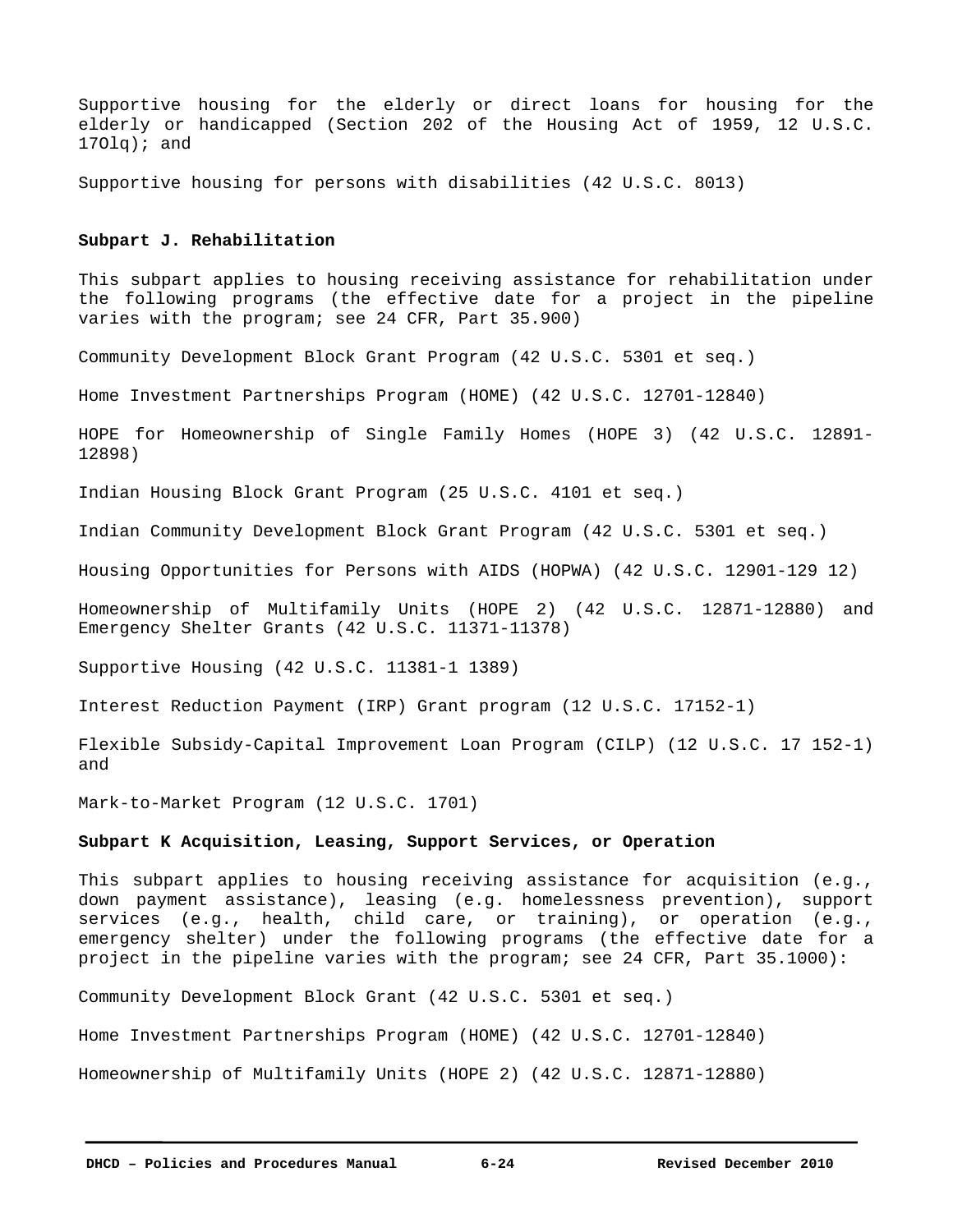HOPE for Homeownership of Single Family Homes (HOPE 3) 42 U.S.C. 1289 1-1 2898)

Indian Community Development Block Grant Program (42 U.S.C. 5301 et seq.)

Indian Housing Block Grant Program (25 U.S.C. 4101 et seq.)

Housing Opportunities for Persons with AIDS (HOPWA) (42 U.S.C. 1290 1-129 12)

Permanent Housing for Handicapped Homeless Persons (42 U.S.C. 11381 et seq.) and

Supportive Housing Program (42 U.S.C. 11381-1 1389)

#### **Subpart L. Public Housing**

This subpart applies to housing owned by public housing authorities and assisted under the United States Housing Act of 1937, except for Section 8 of that Act. Covered programs include the following:

Public Housing Development (42 U.S.C. 1437b, 1437~and 1437g)

Public Housing Operating Subsidy (42 U.S.C. 143713)

Public Housing Authority (PHA) Owned or Leased Projects Maintenance and Operation (42 U.S.C. 1437d and 1437g)

Public Housing Modernization (Comprehensive Grant Program, CGP) (42 U.S.C. 14371)

Public Housing Modernization (Comprehensive Improvement Assistance Program; CIAP) (42 U.S.C. 14371)

Homeownership and Opportunity for People Everywhere (HOPE 1) (42 U.S.C. 1437aaa et seq.)

Urban Revitalization Demonstration (HOPE VI)

PHA-owned lower-income public housing projects, including Turnkey III, Mutual Help, conveyed Lanham Act and Public Works Administration projects, and

Section 23 Leased Housing Bond-Financed projects

This subpart does not apply to projects under the Section 23 and Section 8 Housing Assistance Payments programs.

#### **Subpart M. Tenant-Based Rental Assistance**

This subpart applies to housing that is occupied by a family with a child of less than 6 years of age and receives tenant-based rental assistance under the following programs:

Section 8 of the United States Housing Act of 1937 (42 U.S.C. 14370)

HOME Tenant-Based Rental Assistance Program (42 U.S.C. 12701-12840)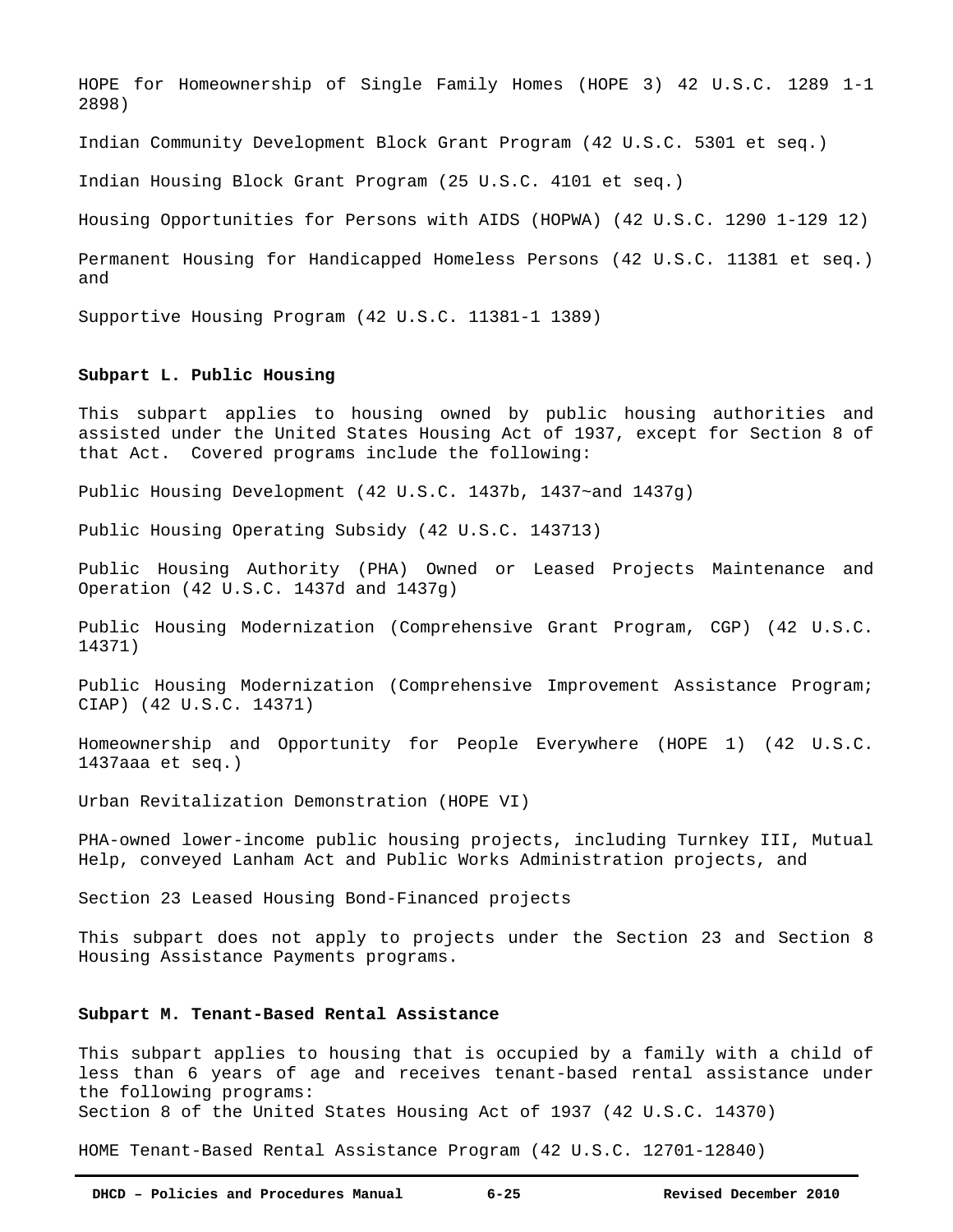Indian Housing Block Grant program (25 U.S.C 4101 et seq.)

Shelter Plus Care Tenant-Based Rental Assistance (42 U.S.C. 11403 et seq.) and

Housing Opportunities for Persons with AIDS (HOPWA) 42 U.S.C. 12901-12912)